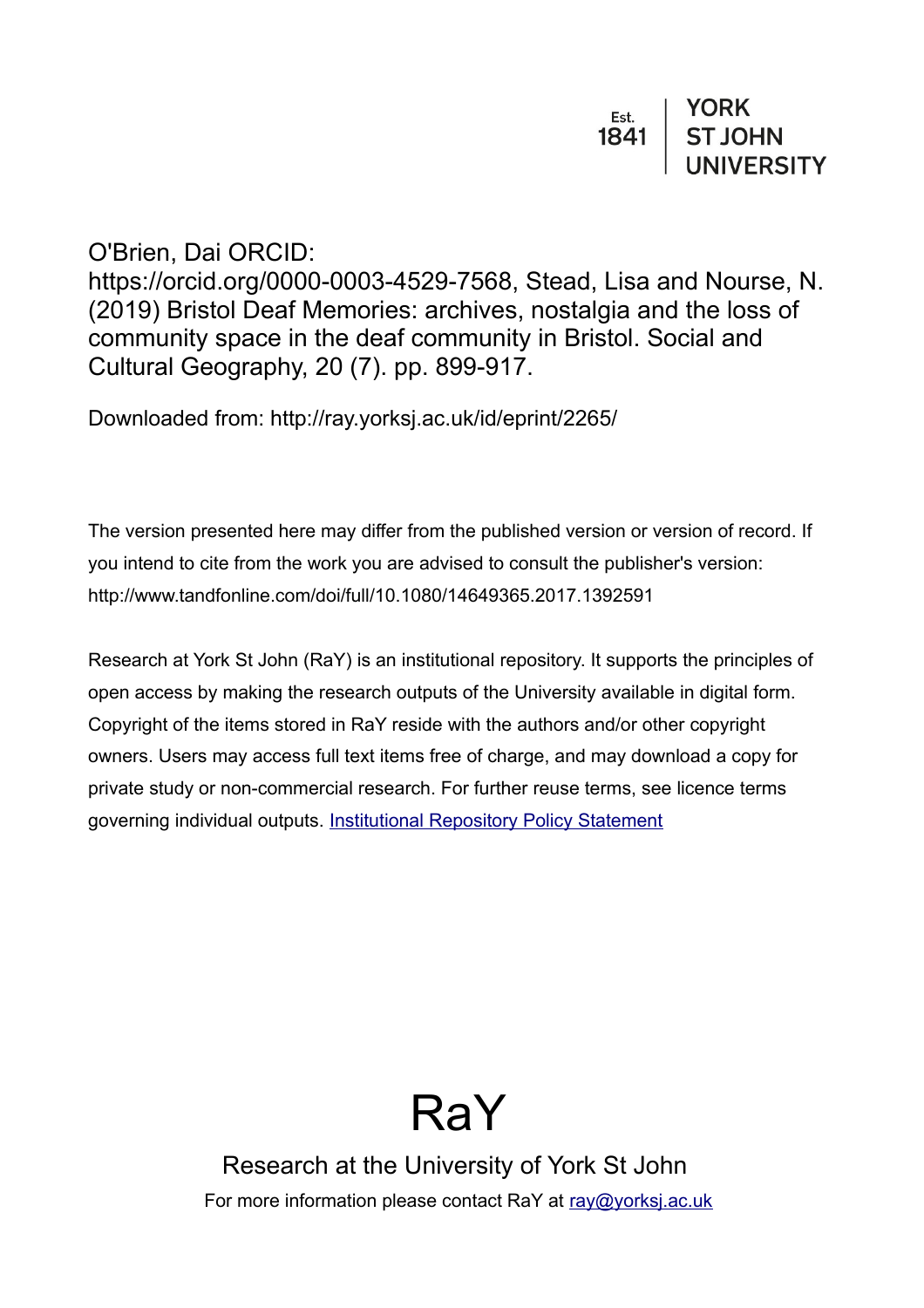## **Bristol Deaf Memories: archives, nostalgia and the loss of community space in the deaf community in Bristol.**

### **Dai O'Brien <sup>a</sup> , Lisa Stead <sup>b</sup> , and Nick Nourse <sup>c</sup> .**

a School of Languages and Linguistics, York St John University, Lord Mayor's Walk, York YO31 7EX. <sup>b</sup> Department of English and Film, University of Exeter, Queens Drive, Exeter, EX4 4QH <sup>c</sup> School of Humanities, University of Bristol, Bristol, BS8 1UJ.

The deaf community in the UK has undergone major changes in recent years, which has uprooted it from its traditional foundations, the deaf club and deaf residential school. This article examines the effect of the closure of the deaf club in Bristol, a city in the South West of England, which resulted in the loss of an important community place and spaces for deaf people in the city. We discuss, with a strong focus on methodology, a community event celebrating Bristol's deaf heritage organised by the research team which utilised archive materials, including archived actuality footage. This article draws on interview data elicited from participants in that event to explore the meanings connected to space and place in both past and present by the deaf community in Bristol. Concepts of the rhizome and the smooth and striated spaces of Deleuze and Guattari were found to be useful models with which to engage with the contemporary struggles of the deaf community for community recognition and organisation. We also suggest an online mapping application which enables the practice of rhizomatic cartography could be a way forward in preserving the deaf heritage and history of the city.

Keywords: deaf; actuality footage; archive research; deaf space and place; smooth space; rhizome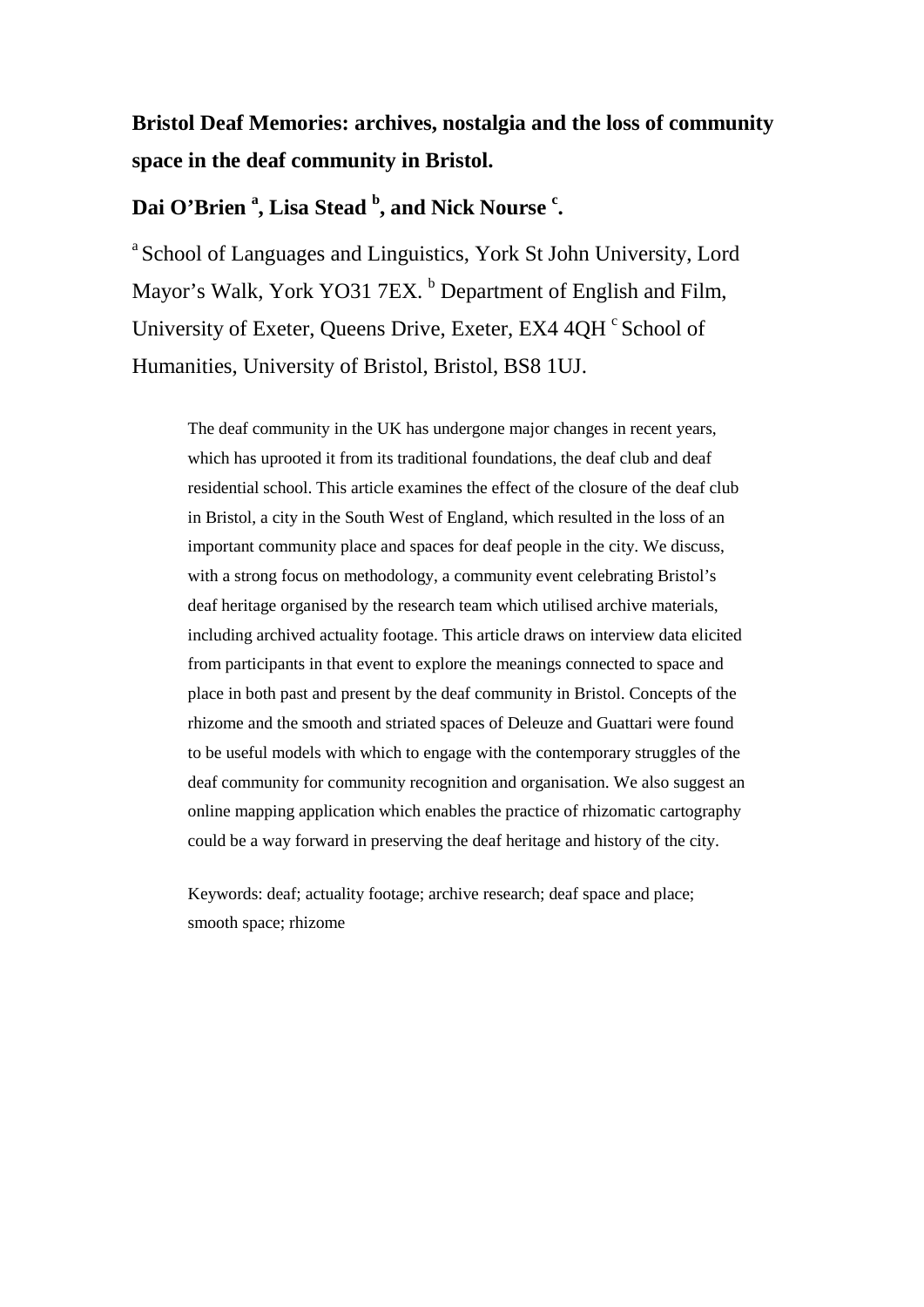#### **Introduction**

The deaf commun[i](#page-37-0)ty<sup>i</sup> in the UK has been undergoing major changes in recent years. These changes have, in part, come about by the changing relationships deaf people have with the traditional foundations of the deaf community – deaf clubs and deaf schools. Three factors which have played a part in causing the changing relationships with these institutions include long term social and educational policy changes (the Seebohm Report of 1968 which changed the provision of social care to deaf people, and the Education Act of 1981 which promoted mainstreaming over deaf schools, for example);<sup>[ii](#page-37-1)</sup> differing relationships with technology which allow deaf people to have more freedom in arranging their own lives (see, for example, Bloom, Marschark, Vervloed and Knoors, 2014, Maiorana-Basas and Pagliaro, 2014); and recent austerity practices in the UK, which have seen funding for deaf clubs and deaf centres cut, resulting in closures (Swinbourne, 2011). One such city in which these factors have changed how deaf people utilise community spaces and places is Bristol, in which the Centre for Deaf People closed due to financial difficulties in 2012 (Ellington, 2014).

This article outlines one element of a year-long project, funded by the AHRC's Connected Communities scheme. The project aimed to explore what has happened to Bristol's deaf community in the wake of the closure of the Centre for Deaf People, seeking to better understand the relationships between deaf people and their institutions and how those relationships have changed. In unpacking this particular case study, this article aims to contribute not only to the burgeoning field of Deaf Geographies (see Gulliver and Kitzel, 2016, Harold, 2013, Mathews, 2007), but also to investigate how original research methods, including the use of archive actuality footage and digital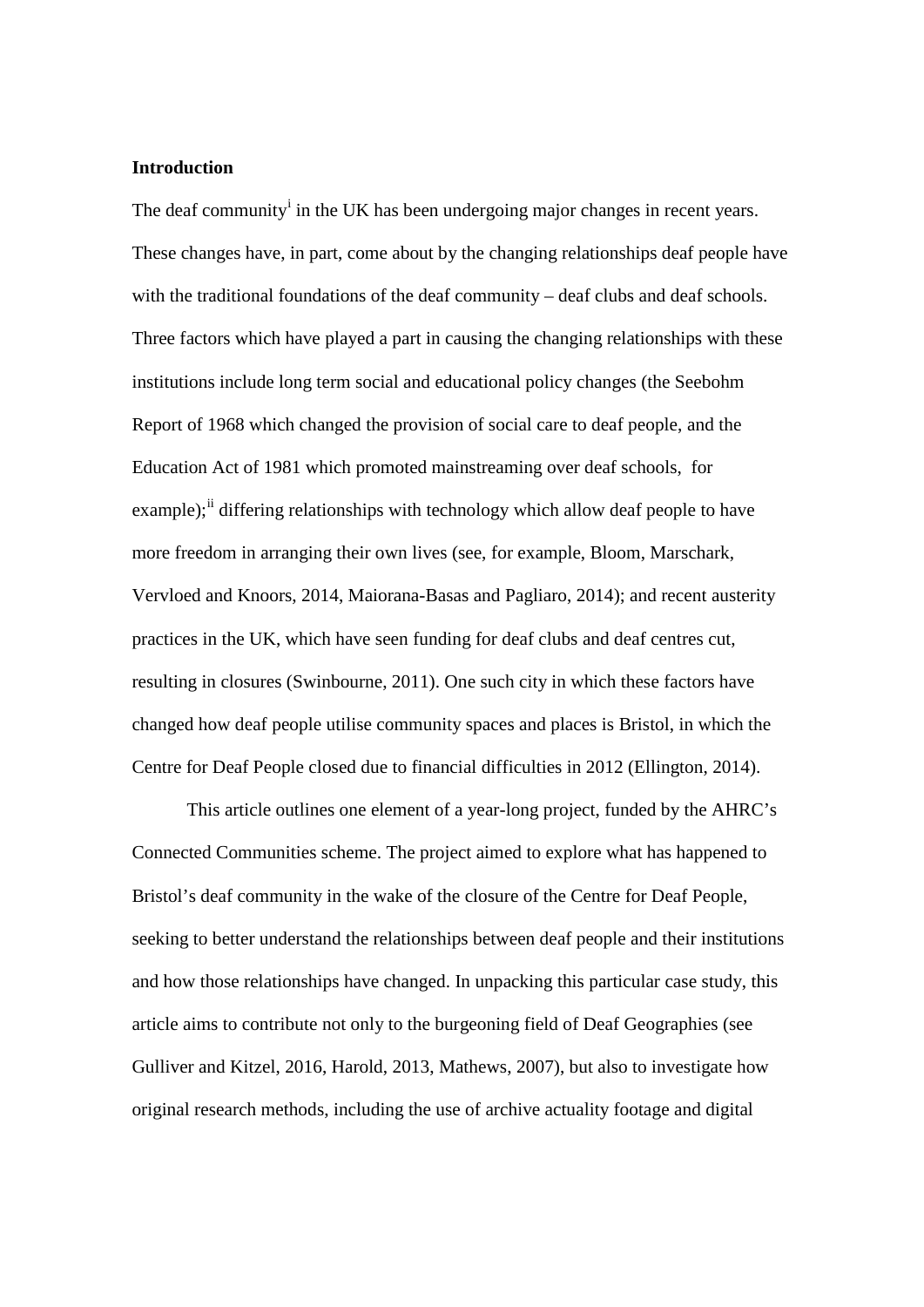cartography, in combination with more traditional archive data, might help us better understand how the community reacted to a devastating closure.

The project's interdisciplinary team was made up of researchers from three universities, Dai O'Brien from York St John University, Lisa Stead from the University of Exeter, and Nick Nourse from the University of Bristol. Community partners in the project included the British Deaf Association (BDA), the national charity which represents the deaf community in the UK, and the Deaf Studies Trust (DST), a longstanding Bristol charity which has been working with the deaf community on a local and national scale for over 30 years. The project was structured around three themes, exploring the past, the present and the future of deaf spaces and places in Bristol, using a range of critical and practical approaches including film archive screening and theatre, BSL poetry, film-making, and cartography, in order to co-produce research findings with the community through unique interdisciplinary and impact-focused methodologies.

The article will focus upon the experiences of a contemporary deaf community whom, we suggest, is no longer well served by the older models of deaf communities, which were firmly rooted in the institutions of the deaf club and residential schools for deaf children as sites for transmission of cultural values and norms (see Kusters, De Meulder and O'Brien, 2017, Ladd, 2003, Lane, Hoffmeister and Bahan, 1996, Padden and Humphries, 1988). Before the closure of Bristol's deaf club, the deaf community in the city was somewhat fragmented along generational and special interest lines. Even so, the deaf club remained a symbolic, if not actual, site of unity and collectivity. Accordingly, the article frames an understanding of the Bristolian deaf community that is grounded in an analysis of social relations disconnected from the rootedness in the place of the club or school. We focus on the first core theme of the project: Bristol's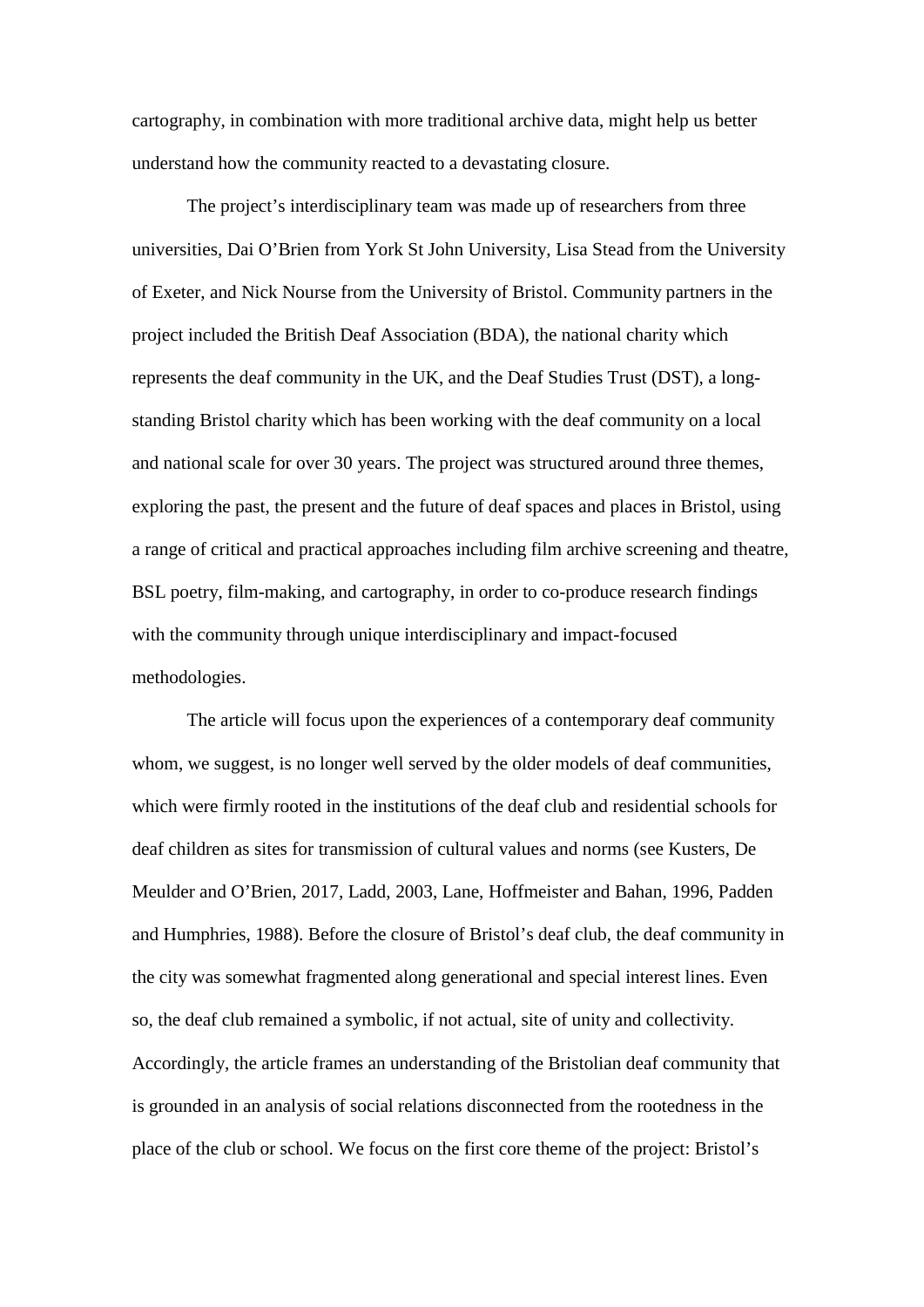deaf past. This theme was explored through a celebration of the history of deaf people and communities in Bristol, developed in collaboration with the DST. The event, titled Bristol Deaf Memories, was held at Clifton House in Bristol on the evening of 18 July 2015. It was open and free for deaf people in Bristol to attend, and was hosted by a deaf compere in British Sign Language (BSL). The evening included interactive displays of historical and archival artefacts related to deaf spaces in the city (drawn from the Bristol Record Office, Bristol's libraries and the Centre for Deaf People's own archives); screenings of archival actuality footage documenting deaf pasts (provided by the BDA), and live performance in BSL showcasing significant moments in this history of the Bristol deaf club. The event was followed by short interviews with many of the attendees (either singly or in groups in BSL, and later translated and transcribed in English for analysis) to gather their views on Bristol's deaf past and how the social practices of the deaf community have changed over time.

A particular practical and theoretical conceptualisation of space and place underpinned our project and subsequent analyses of the loss of institutional locales. Throughout the article, we do not use the two terms interchangeably, although it must be noted that we consider that spaces and places are often intimately connected, overlaid and overlapping (Tuan, 1977). Our definition of place follows Agnew (1987), in considering place as an absolute location, with a specific material setting and to which people have an affective attachment (Withers, 2009). These places are where everyday life is situated (Merrifield, 1993), where 'basic social practices – consumption, enjoyment, tradition, self-identification, solidarity, social support and social reproduction – are lived out' (p. 522). Space, on the other hand, is seen as the product of social interactions (Thrift, 2009, p. 96), such as the temporary deaf spaces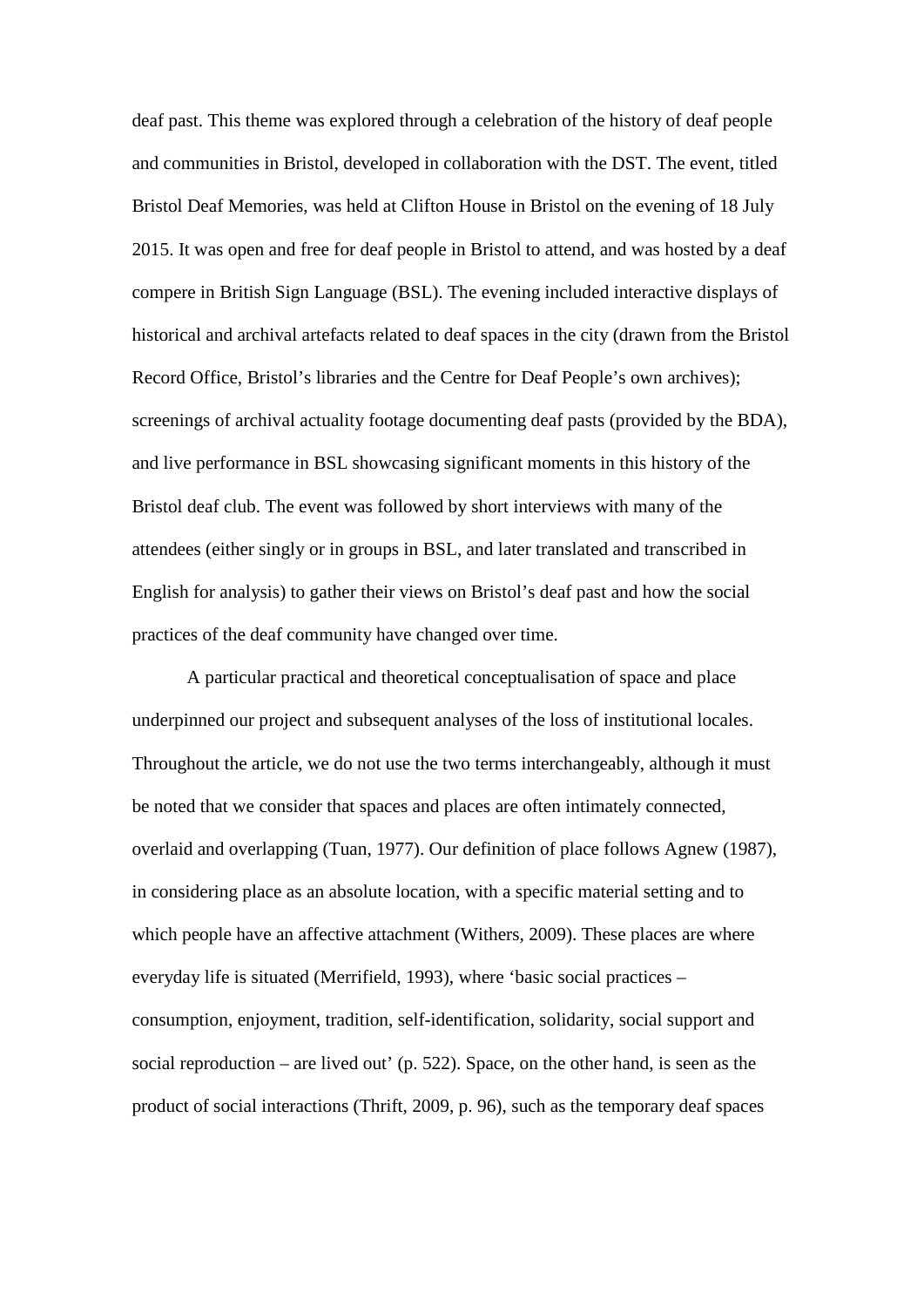which form when signing deaf people meet in the street or in a bar (Gulliver and Kitzel, 2016, p. 451).

First, the article begins by sketching out the coordinates of a historical account of Bristol's deaf past. We focus on outlining the challenges faced by the archival researcher looking for evidence of Bristol's deaf history, and consider the value of such primary resources in both understanding the emphasis upon place as central to historical deaf identities and communal practices, and providing a means by which to engage the contemporary deaf community in discourse surrounding the loss of deaf spaces.

Second, the article examines the nature of archival film research in illuminating and revisiting deaf pasts, discussing how such films can capture slices of social interaction and the enactment of spaces within or outside the traditional places of the deaf community. We suggest that these archival film clips and the interactions they portray are spatial in nature, not confined to specific places or locations, and consider how this impacts upon the reactions and interpretations of the contemporary deaf community in their consideration of the loss and meanings of regional deaf space.

Finally, the article moves to frame its interpretation of qualitative data gathered in the Bristol Deaf Memories event by utilising Deleuze and Guattari's concepts of the rhizome and smooth and striated space. We consider how these concepts can be used to critically interrogate the discourses that have shaped and affected notions of deaf identity and community in Bristol. Both smooth and striated space and the rhizome are ways of conceptualising how societies are structured. The more a state power has control over the space of society, the more striated that space is. Conversely, forces which resist state power smooth the space, removing structures, barriers and pathways to leave 'a space of affects, more than one of properties' (Delueze and Guattari 1987/2013, 556). The rhizome can also be used as a concept to understand how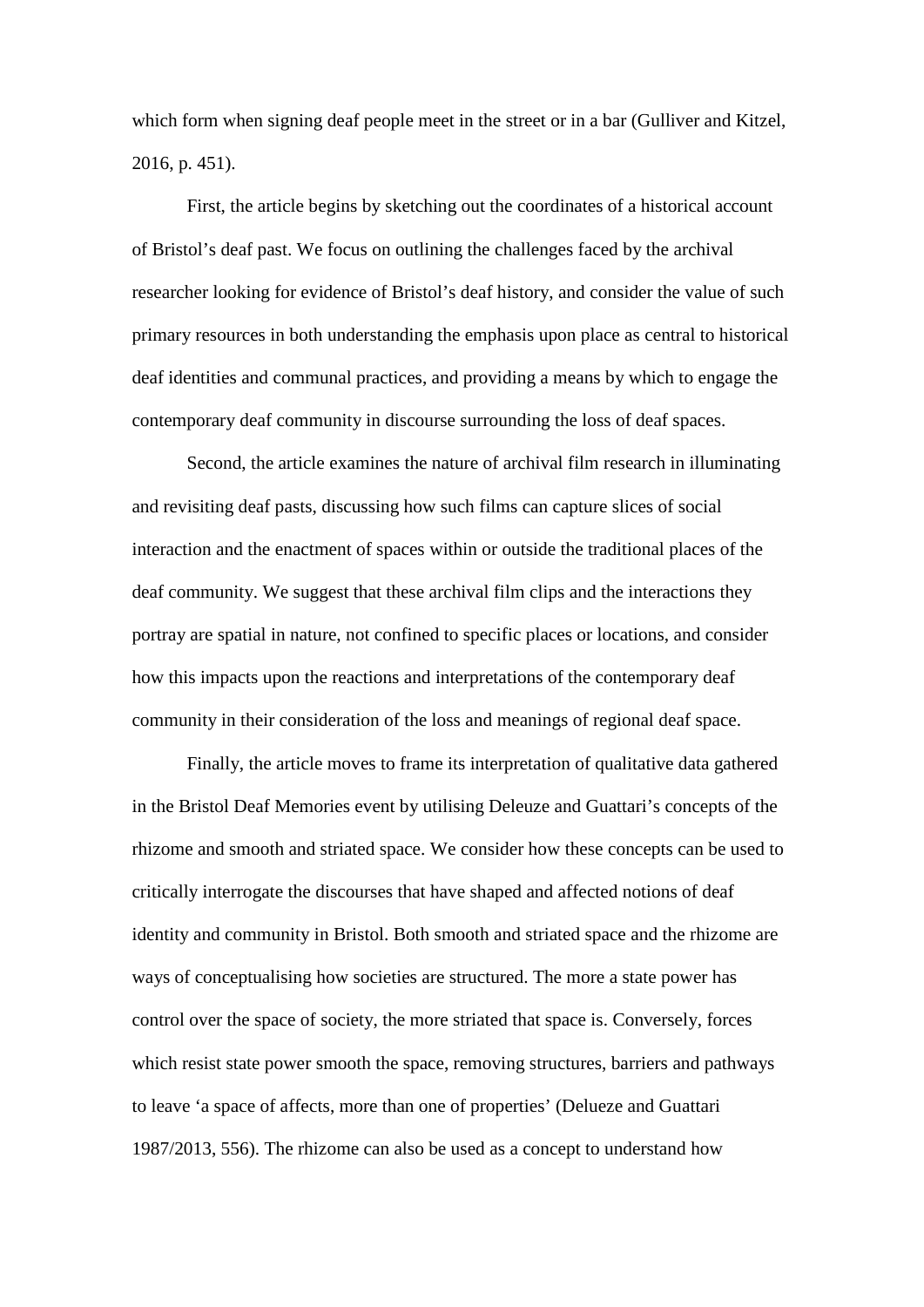different communities and cultures can exist in space, how they can be organised in decentred multiplicities and networks which have 'adapted to resist the striating forces of… the hierarchized State' (Bonta and Protevi 2004, 136). In this section, we focus specifically upon the deaf club – an extremely significant space – to analyse the wider implications of the project for actively interrogating notions of identity and space in constructions of deaf identity.

#### **Uncovering a Bristolian deaf history**

A few scattered academic sources currently exist that map out elements of Bristol's deaf history. O'Brien's 2005 MSc fills holes in a relatively contemporary history of the city; Outhwaite's (1985) *A History of the Centre for the Deaf, Bristol, 1884–1984* accounts for another highly important deaf space, and Raymond Lee has uncovered rather more refined histories of, for example, a Bristolian enlisting as a Blackshirt in Oswald Mosley's British Union of Fascists (2004, p. 89). A fuller history of Bristol's deaf spaces — or places — has yet to be written, however, likewise a history of the city's deaf community.<sup>[iii](#page-37-2)</sup> Although such a situation is hardly unique, Bristol's deaf history is distinct in other ways. The city was once home to the country's first deaf school to be run by a deaf head teacher (Matthew Burns), and until recently home to the world's first university department dedicated to Deaf Studies. But like so many other cities and their deaf spaces and communities, the picture, and many of the sources that might inform that picture, is fragmentary. How those sources have been stored, found, handled, and by whom, has contributed to this fragmentation in various ways, as the discussion of archival deaf film footage in the following section will show. The aim in this section is to begin to outline a general history of Bristol's deaf past(s) specifically by focusing on deaf places in the city. We examine the role that archival sources and archival research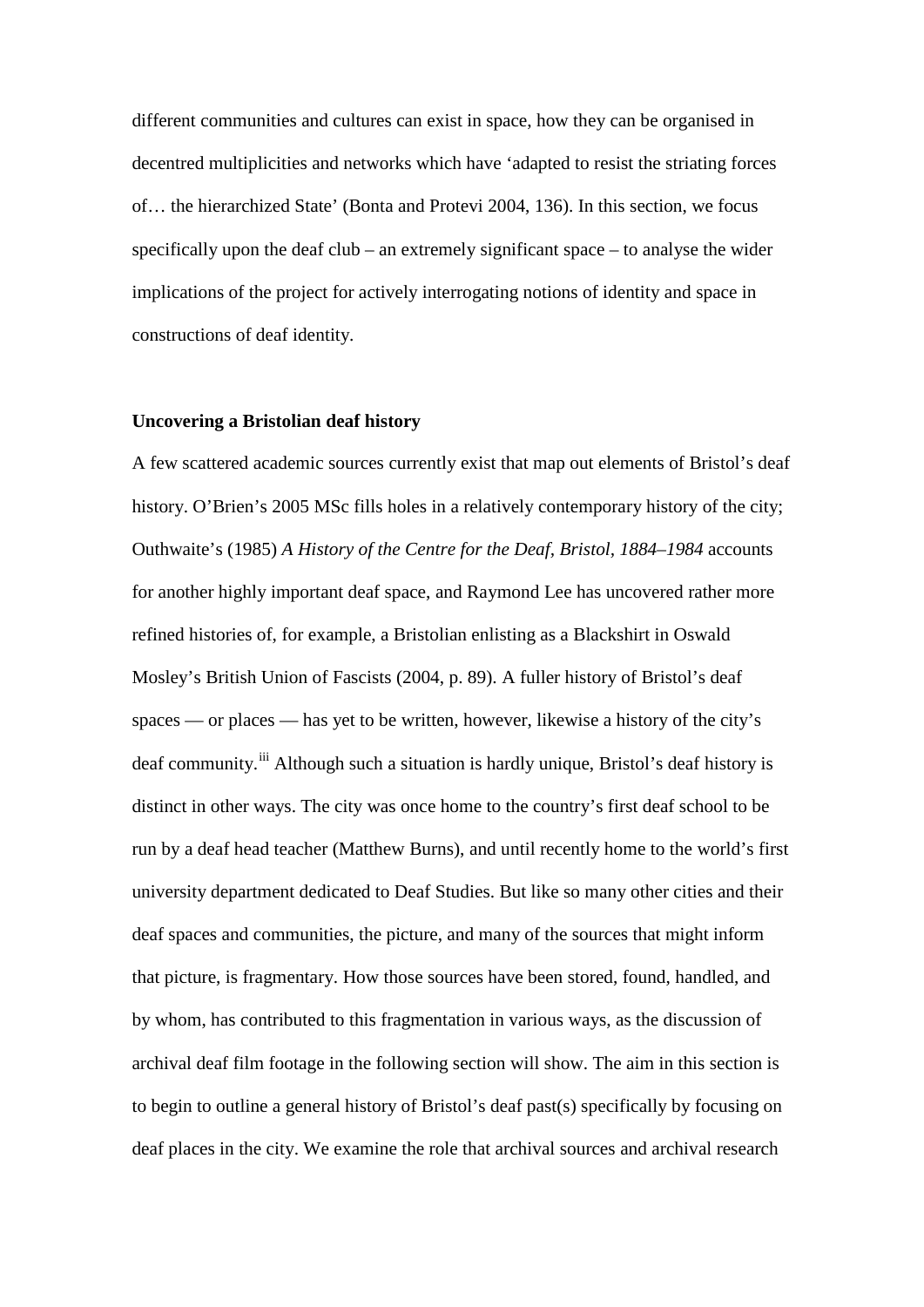processes play in constructing our understanding of Bristol's deaf community, but also how these sources are received by the contemporary deaf community in the city in interpreting a sense of their own history and their current views on the loss of deaf spaces.

The city's archives — the Central Library and Record Office — hold a range of useful sources for building a clearer picture of a history of the places of the Bristol deaf community, including historic maps, trade directories, school records, apprentice and Freemen lists, poorhouse lists, church records and local newspaper archives. Impediments to improving access to Bristol's deaf history begin at the library level, as illustrated by the fact that Daniel Hershon's (1991) *A History of 150 Years of Deaf Education in Bristol,* a significant resource for deaf history*,* only exists as a single copy held by the University of Bristol libraries. Of Bristol's records, surviving material has found its way from the archives of the Bristol Centre for the Deaf to the publiclyaccessible archive of the Bristol Record Office (BRO). The implication here is that as a resource held within a deaf space as it was when housed at the Centre for the Deaf, the records may not have been readily accessible to those outside the deaf community. The BRO is an institution with a very 'hearing' culture, and so might be inaccessible to many deaf people. A sole author of a comprehensive history of Bristol's deaf community therefore seems a virtual impossibility, with different locations of pertinent records each including one but at the same time excluding another potential writer.

For many in the historical deaf community, the formalising of education of deaf or partially deaf children would have been the only time in their lives that they had seen their community highlighted and taken seriously through movements to legislate for education provision (such as the 1893 Elementary Education [Blind and Deaf Children Act], the 1944 Education Act, the 1970 Education [Handicapped Children] Act),<sup>[iv](#page-37-3)</sup>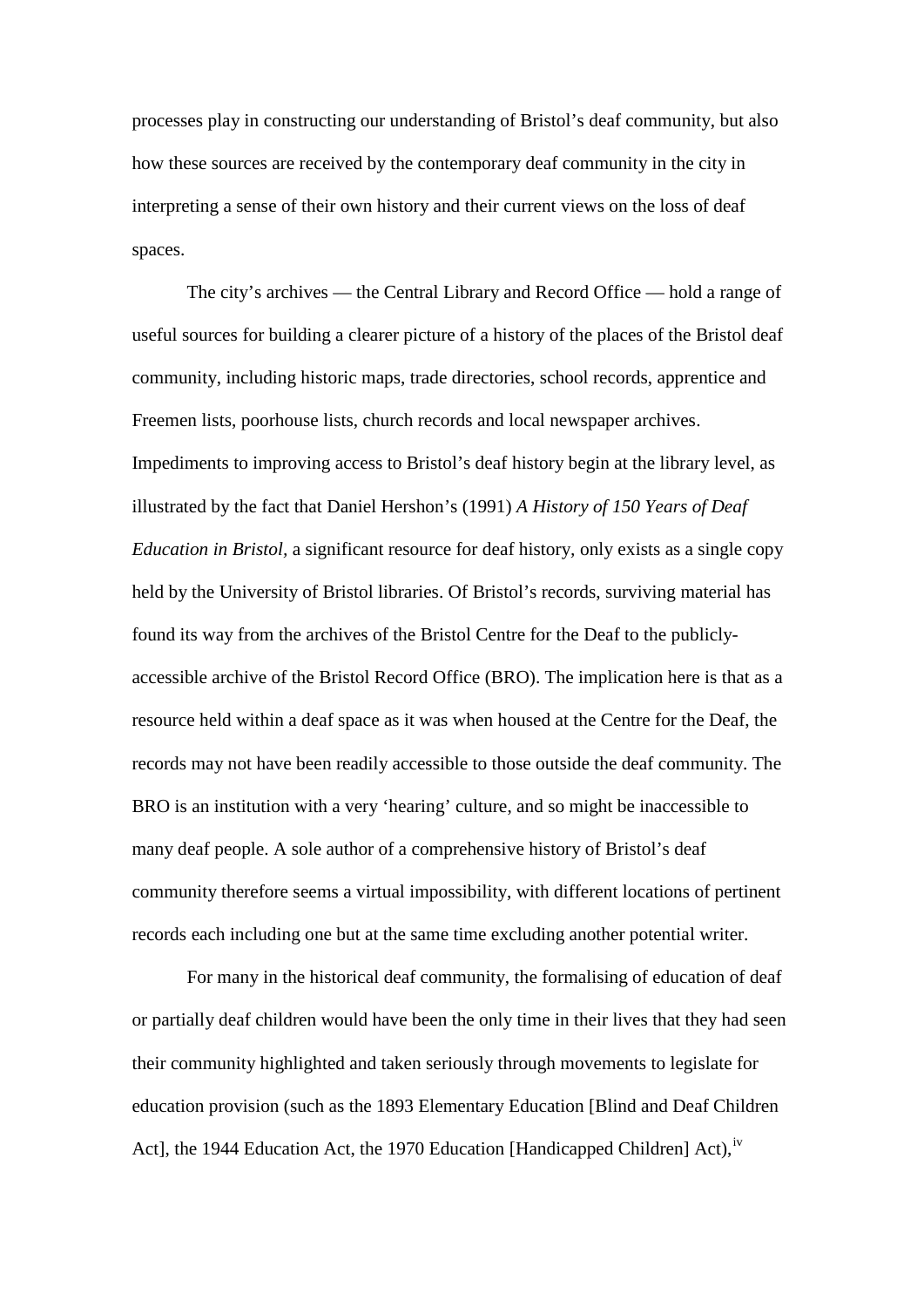however patronising and oppressive that highlighting might have been in reality. In this regard, Bristol has a particular identity. Bristol's first school for deaf children only opened in 1841, placing the city as one of the last of the major industrial centres in the country to make such a provision. The school and, more particularly Headmaster Burns, are mentioned in many broader histories of deaf education in Britain, whilst at a wider, sociological level, the history of Bristol's deaf community is almost non-existent, save a few scattered sources. Turning to the archival records of deaf schooling and the specific records of the buildings and places used to house such schools thus offers one way to begin to develop an understanding and clearer documentation of a city-specific deaf past.

As they survive today, the Bristol deaf school record set is incomplete: the sources consist of the annual reports for the Bristol Institution for the Deaf and Dumb from 1840 to 1908, albeit with some gaps.<sup> $v$ </sup> Records seemingly not examined by Hershon but also held at the BRO include a disparate variety of minutes and registers from the Bristol School Board, including minutes of the Blind and Deaf Children Committee (1891–1904),  $\overline{v}$  Fee Account books for the Kingsdown Deaf Institute  $\overline{v}$  ii (1906–1934), and letters concerning the new and purpose-built deaf school in Tyndalls Park that opened 1907.<sup>[viii](#page-38-3)</sup> Other primary source material within the BRO consists of an archive catalogued as 'Notes + articles + working papers re: development and finance of the care for the blind and deaf by voluntary associations in the C19th and C20th',  $\frac{1}{1}$  a record collected by Dora Livock, an accountant by profession but also a historian of financial records. These records are intimately linked to the running of the deaf school, the upkeep of its buildings, and some of the spatial practices (lessons, attendance and so on) enacted within. In some ways, this reflects the lives of deaf children of the time. Without the deaf school, very few deaf children would have received access to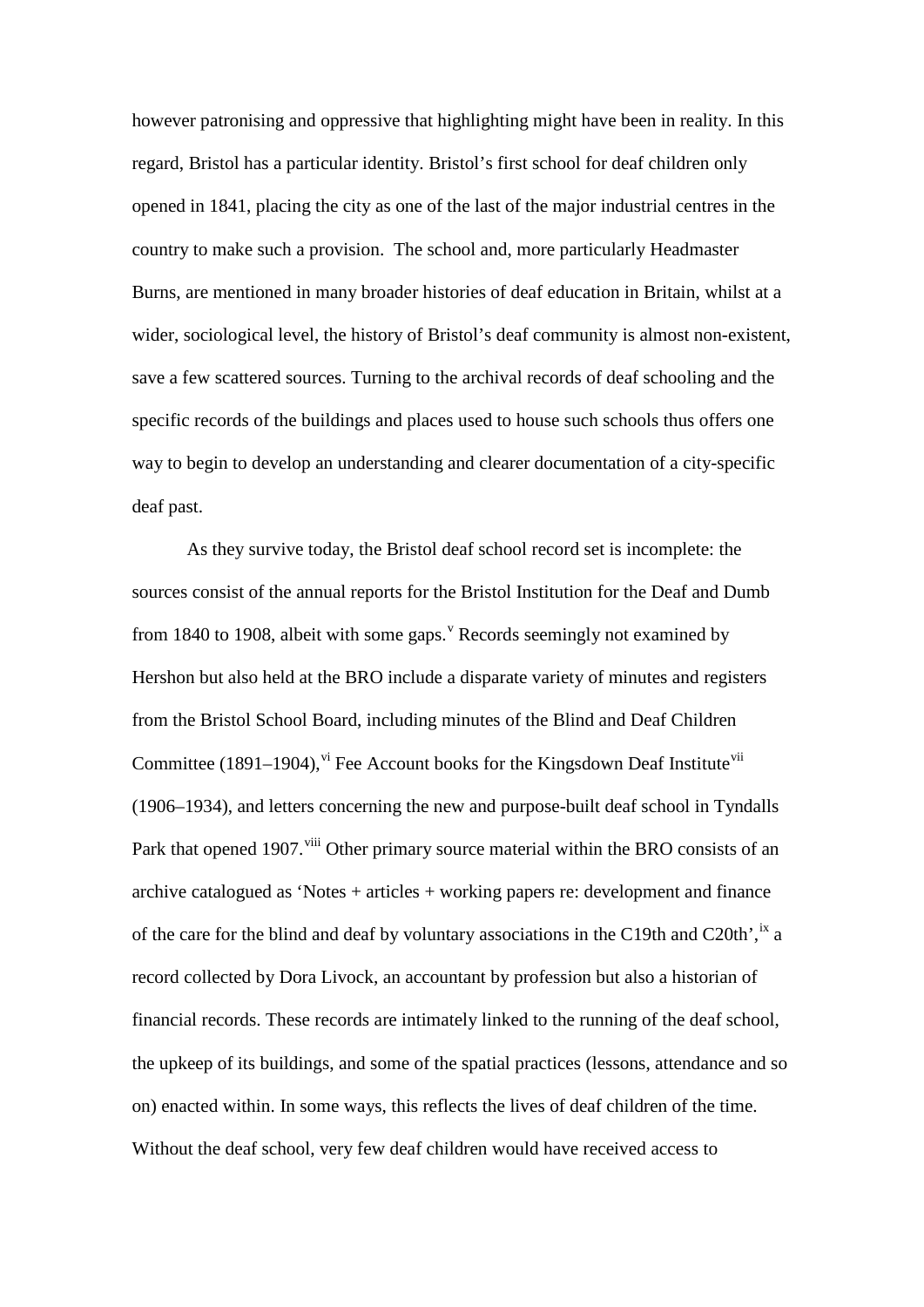education and so would have been excluded from the pedagogic spaces of the city (Branson and Miller, 2002, p. 189).

Of more obvious interest to the investigator of Bristol's deaf places are the three building plans that survive in the BRO archives that relate directly to the city's deaf schools at Tyndalls Park (1872 – 1907, but catalogued in these records as Elmdale Road) and Kingsdown Parade.<sup>[x](#page-38-5)</sup> Tyndalls Park (1872 – 1907) was Bristol's first purpose-built deaf school, although it remained, as was the case with all previous schools for deaf children, a private school. In contrast, The Bristol School Board Kingsdown Institution for Deaf Children (1898 – 1933) was the city's first state-funded residential deaf school, and occupied what had previously been Kingsdown High School for Girls. Similarly, the first Deaf Institution in Orchard Street and many other buildings utilised by the deaf community — Park Row and the temporary schools in various church mission buildings — were conversions of existing properties. The value of the building plans to deaf history is that they include details and annotations indicating the arrangement and day-to-day use of the schools, and offer us one of the best archive sources we have for recovering information on Bristol's lost deaf places.<sup>[xi](#page-38-6)</sup>

Various projects have sought to make use of these kinds of historical materials to interrogate or give focus to a contemporary deaf community identity. Recent explorations of deaf history and Bristol's deaf community, such as events held by the Bristol Deaf Culture Collective,<sup>[xii](#page-38-7)</sup> show that difficult periods of the past, such as the fallout and effects of the Milan Congress in  $1880<sup>xiii</sup>$  $1880<sup>xiii</sup>$  $1880<sup>xiii</sup>$ , are now becoming 'safe' history that can be explored with rational and objective vision. The same events have also been treated by the deaf community as a traditional means of maintaining deaf history: as/through oral tradition. Oral tradition works partly on the basis of giving-to-receive, where one person's reminiscences prompt another to fill out and expand a story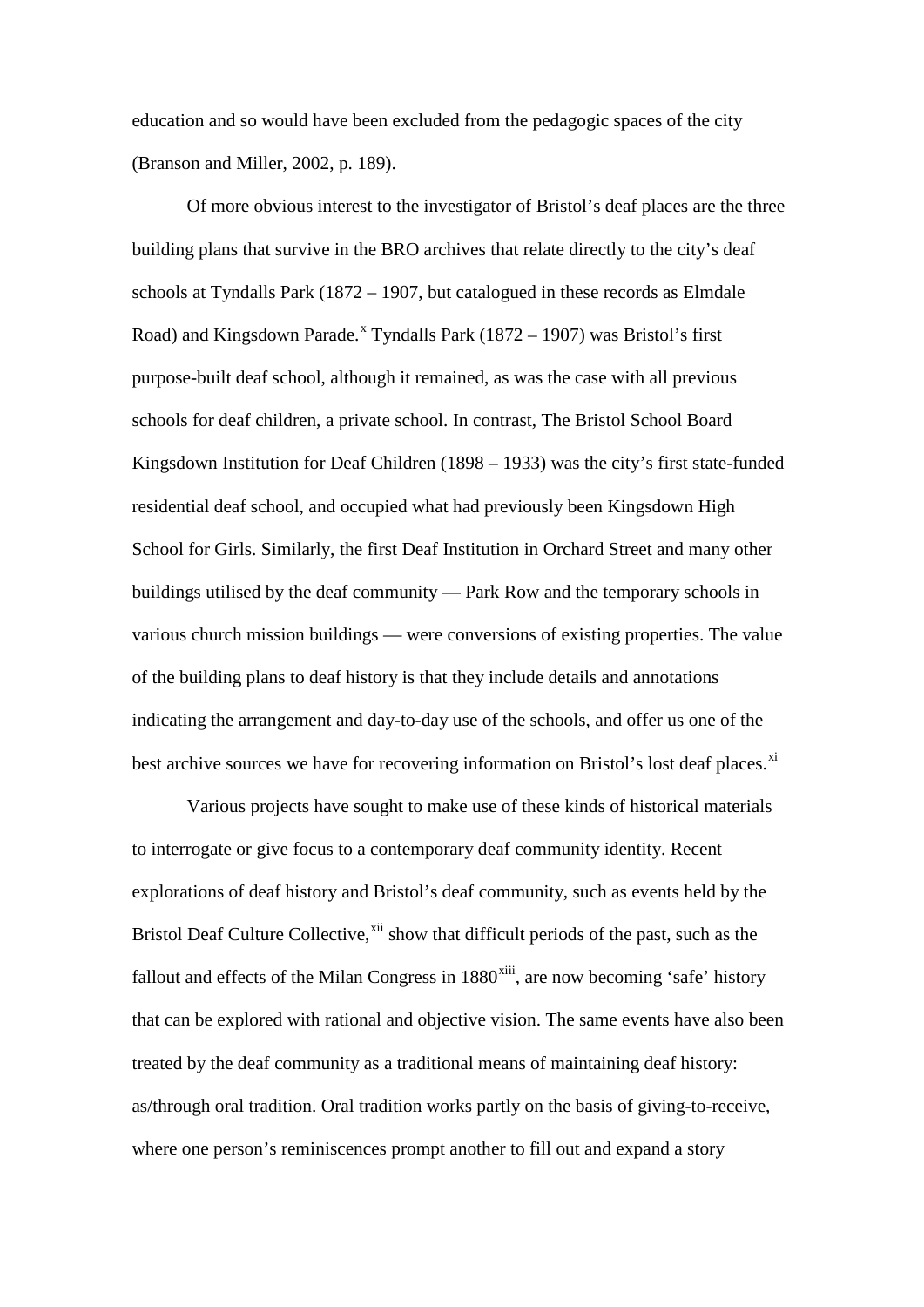(Vansina, 1985, p. 96; Oring, 2006, p. 215 – 218). This is one way in which we can attempt to move beyond the archive as 'perpetual and indefinite accumulation[s] of time in an immobile place' (Foucault (1967/1984), and towards a history which engages with the spatial practices and behaviours of deaf people.

Part of the aim of the Bristol Deaf Memories event was to present this historical information about the deaf places in Bristol to the community in a collated, accessible form, facilitating direct, first-hand encounters with the archival documentation of a cityspecific deaf past. Locating a deaf history through an interrogation of the use and meanings of deaf places requires other ways of not just remembering, but reexperiencing, or experiencing such spaces for the first time. In the wake of the loss of so many significant sites, archival records offer one of the clearest ways to enable a contemporary community to engage with its own past. This was achieved through presenting written extracts and copies from archival publications, reproducing pictures and floor plans, and showcasing artefacts such as flags and trophies from the Centre for Deaf People's own archives, arranged in a series of hand-on, interactive displays. The compere's script was also based on this collection of archived material, and included a short quiz of Bristol's deaf history to solicit audience participation and interaction. Period costume was encouraged to try and inspire reflection in the participants about 'the lived experience of the communal and personal past and reconsideration of the personal and communal present' (Naumova, 2015, p. 1): many of the audience arrived in Victorian-style clothes in celebration of figures from Bristol's deaf history.

Alongside these activities, we also conducted a series of interviews with audience members and participants. Martia Sturken, in her work on memory and cultural practice, stresses the importance of considering practices of memory rather than memory objects or sites, and the 'active aspect' and 'constructed nature' (2008, p. 74)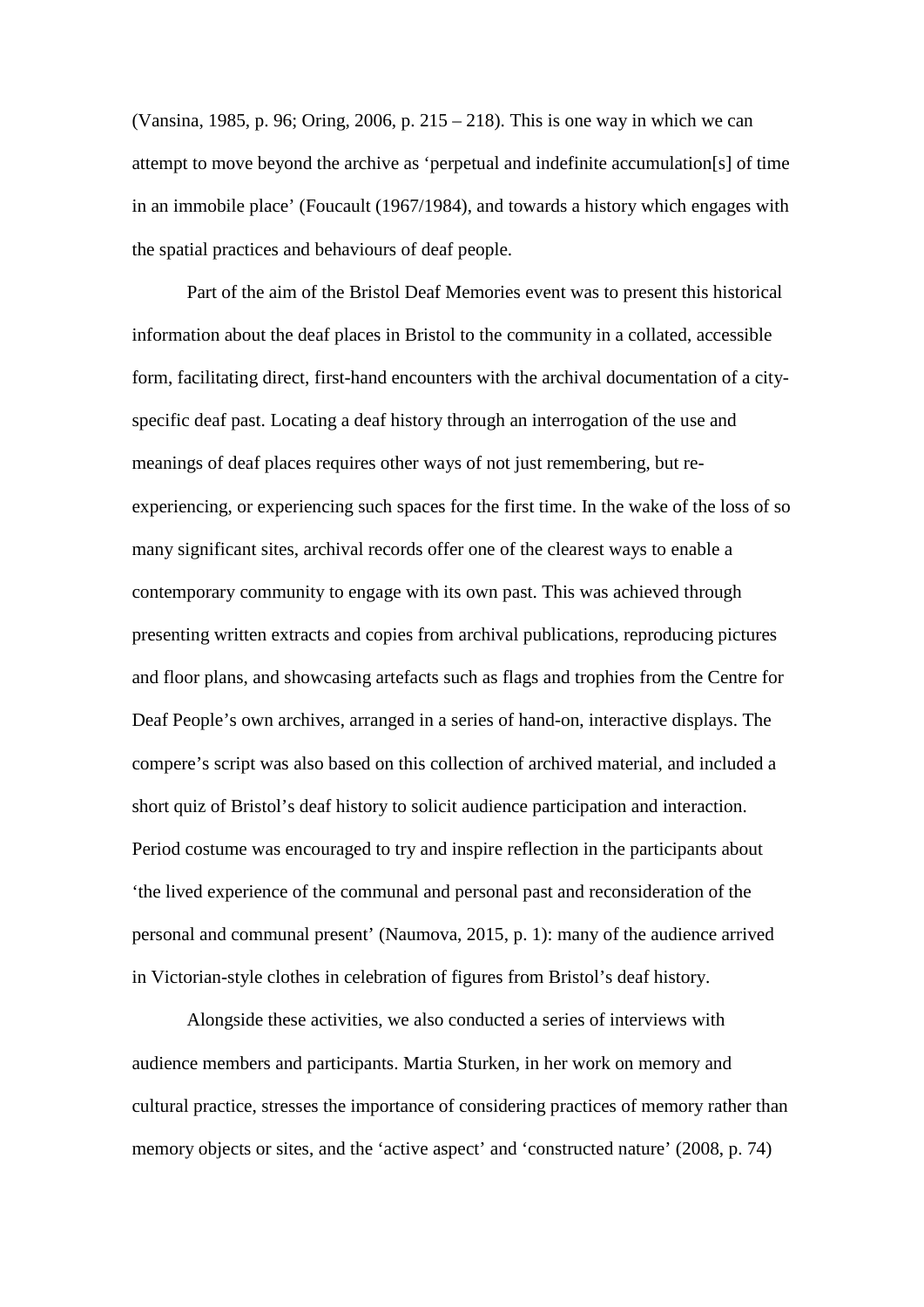of memories. The Deaf Memories event was intended as one such cultural practice of memory, which 'engages with, produces, reproduces and invests meaning' (Sturken, 2008, p. 74) in both the personal and collective memories of deaf culture. Our intention was to provoke such production and reproduction of community meanings and capture these meanings through our interviews.

Several discussions about the importance of place came to focus on the need to consider the physical preservation of deaf heritage materials, prompted by the encounter with the physical artefacts themselves. Respondents commented on the desire for a physical place to store memories and resources:

Look at all the pictures and the history, they're lovely. We need somewhere to put everything. (Respondent five, female, 40s)

I think we need to keep it all, it's of so much value for the next generation […] but we've got no place to keep it now. […] if we get a new place in the future, then we can move everything there instead. But yes, we need to preserve our history and pass it on to the next generations. (Respondent one, female, 50s)

The respondents also expressed strong feelings about the importance of having a deaf place, whether this was a deaf club or other kind of building for the purposes of meeting other deaf people and community cohesion:

Having a building… well, I know people think it's old fashioned, but I really think we need one, like a point of contact. For example, my concern is how do deaf people know where other deaf people are? Where other deaf people meet? (Respondent two, male, 30s)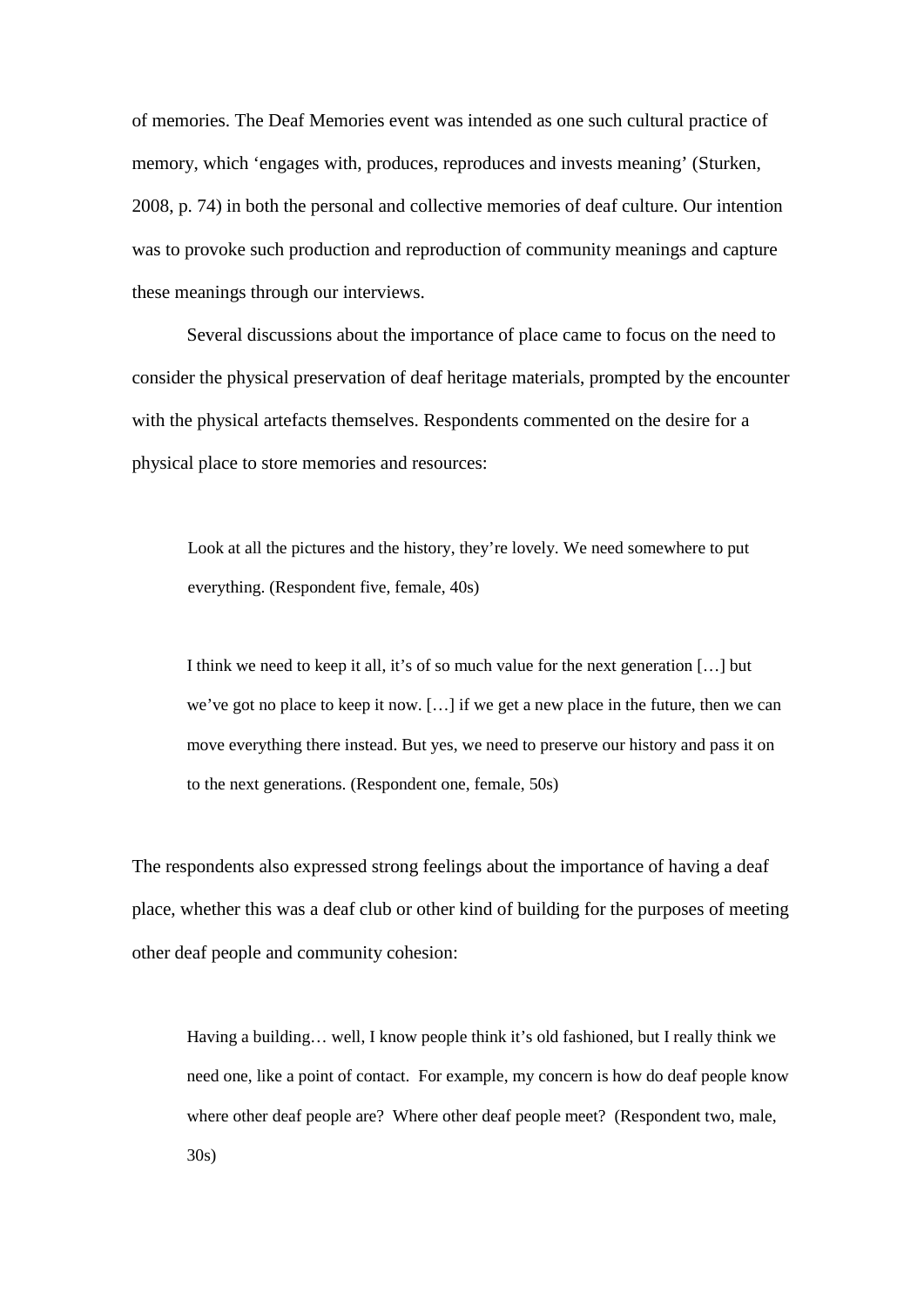The place of the deaf club was appreciated by the community members not only as an archival location, a 'perpetual and indefinite accumulation of time in an immobile place' (Foucault, 1967/1984), but also as a place which anchored or fixed the social spaces of the deaf community in a single location. This fixity offered by the place of the deaf club made the community 'findable' by those who needed it: for example, those deaf people from hearing families (less than 10% of deaf children are born to deaf parents, [Lucas and Schatz 2003]), and those who need to 'discover' the deaf community to learn the language and culture. This will be explored in more depth later in the article.

#### **Archival film and deaf spatial heritage**

Similar to the fragmentary paper sources gathered for the Deaf Memories event, archival film material related to deaf cultural history exists in relatively scattered forms across the institutions and organisations tasked as 'custodians of visual history' (Norris-Nicholson, 2007) within the UK. Access to documentary and non-fiction audio-visual media has increasingly been made viable within archival centres via outreach screening programmes and through a limited degree of commercial distribution. The collection of deaf heritage film materials held by the BDA utilised within the Bristol Deaf Memories event constitutes a unique historical resource and large-scale community archive: one with the potential to create new forms of access to deaf histories and a new dialogue with deaf pasts.

The BDA collection contains some 136 film reels and 498 videotapes, and represents filmed footage of deaf culture between 1931 and 2003. These materials originate from the efforts of former British Deaf and Dumb Association Hon. Secretary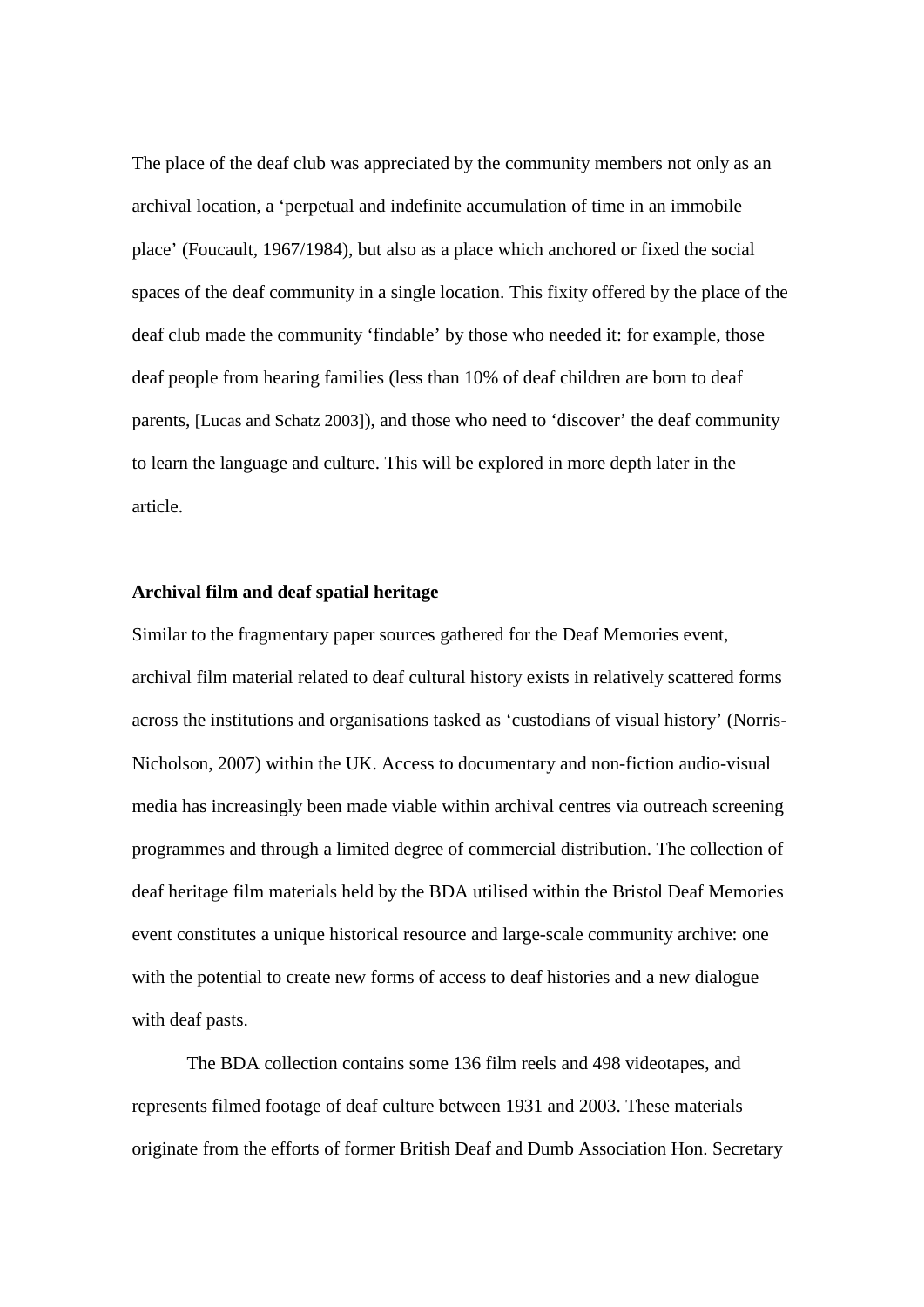and Treasurer Leslie Edwards  $(1885-1951)$  [xiv](#page-38-9), who developed an initial film library for the BDA to provide a centralised resource for deaf clubs across the country. The BDA Film Heritage project was launched in 2013 with the support of a Heritage Lottery Funding grant, backing a three-year process of collection, digitisation and exhibition, focused upon increasing visibility and access to deaf cultural history.

The BDA archives contain a wide range of material, but a substantial body of this falls into the category of what is termed 'actuality' footage. Actuality material constitutes the 'primary raw material of most documentary practice' (Swender, 2009, p. 2): it designates a genre of non-fiction filmmaking focused on real people, events and places not structured into a whole. In seeking to explore the spatial experiences and memories of Bristol deaf community members, the Lost Spaces project thus collated a range of such actuality footage from the BDA archives representative of an array of deaf cultural practices.

Whilst actuality footage 'has an indexical connection to the real', one which 'provides trace evidence of the existence of some segment of reality' (Swender, 2009, p. 2), scholarship has acknowledged its mediated status (Renov, 1986, Nichols, 2001). Like fiction film, actuality footage constructs imaginaries of spaces, mediating events and locations through the most basic of choices in framing, composition and film stock, the addition of even the briefest titles or explanatory labels, and the staging of groups and individuals for the camera. As a 'technology [sic] of memory' (Sturken, 2008, p. 75), actuality footage produces representations of the past through these mediations and choices. In the process, it invokes 'personal as well as collective associations' (Hallam and Roberts, 2011, p. 361) through its use of specific locations and individuals, as much as through its evocation of collective points of identification.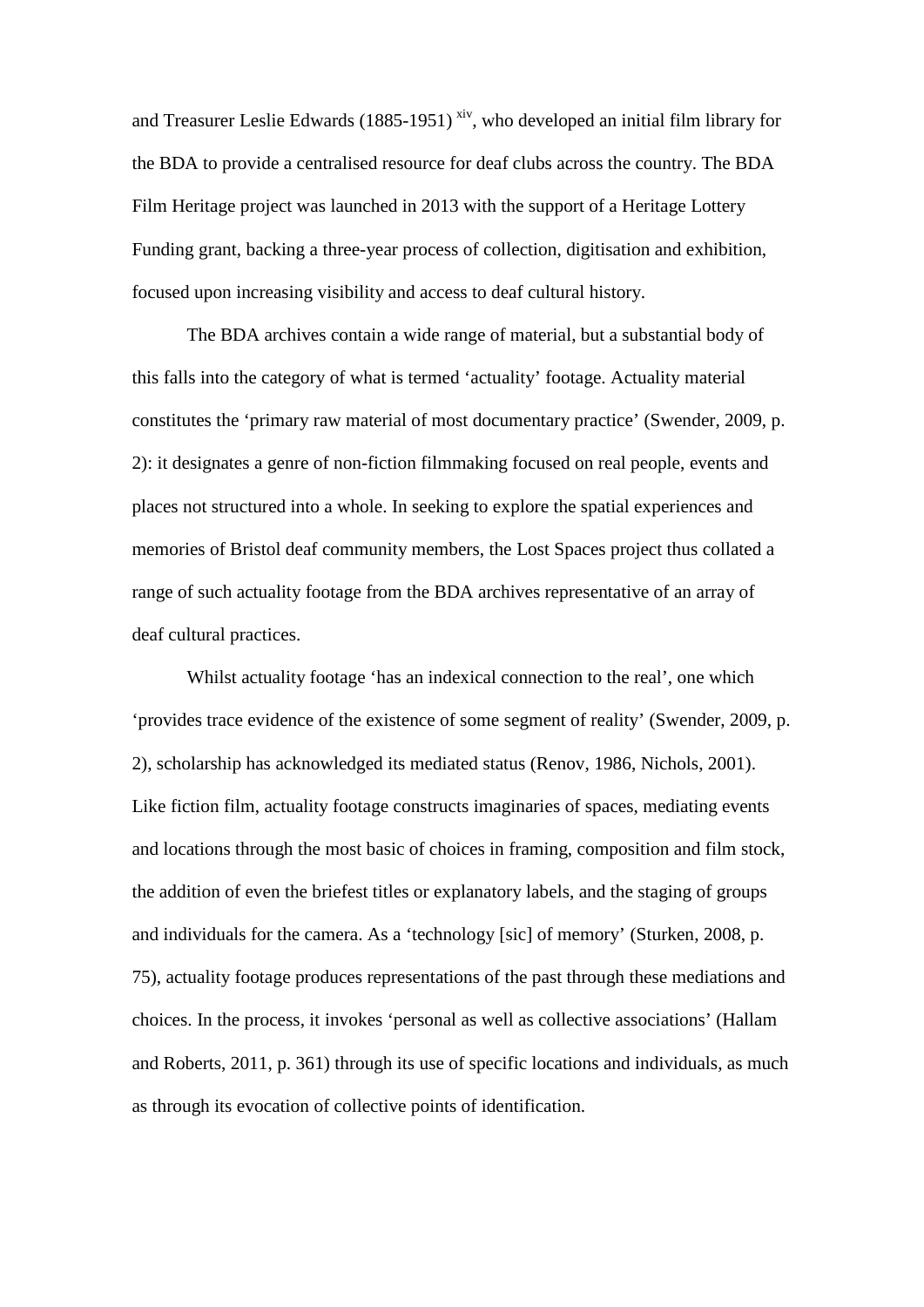Exploration of the BDA archive revealed a scarcity of footage specifically featuring Bristol. This raised the question about the kinds of value that screenings of archival actuality footage can hold, if participants are not seeing their 'own' places and spaces directly represented on screen. As a memory media and historical resource, archival actuality footage suggests the cross-temporal and cross-geographical points of connection available for heritage audiences through shared modes of experience, and shared spatial arenas defined in less local terms. The repetition of deaf club and BDA conference spaces in archival footage from across the UK, for example, offered points of memory connection that did not require specificity of place to provoke a sense of cultural experiences that shared points of overlap. As one respondent articulated having viewed the archival footage, 'Even though I wasn't in those films, I still feel that there was an emotional connection because I went to the deaf club ever since I was 16 through to when it closed' (Respondent one, female, 50s). Memories of the deaf club, therefore, whilst initially appearing to rely upon very specific locations, in fact operated as a key point of connection in their more generic mode between generations, and between residents of different geographical locations.

The signed and performed content of the Bristol Deaf Memories event followed a narrative structure progressing from the Victorian period towards the 1960s. In contrast, the archival footage played against linearity, clustered into three thematic segments focused on children and youth, hearing people in the deaf community, and deaf community activities. Such thematic clustering allowed movement between temporal and spatial fragments in the larger timeline of twentieth century deaf histories. We used footage from the 1950s, 1960s and 1970s to show a variety of regional spaces and deaf activities, including deaf theatre, sporting events, activities and outings, BDA congress, balls and dances, cake making, competitions, schooling and crafts. The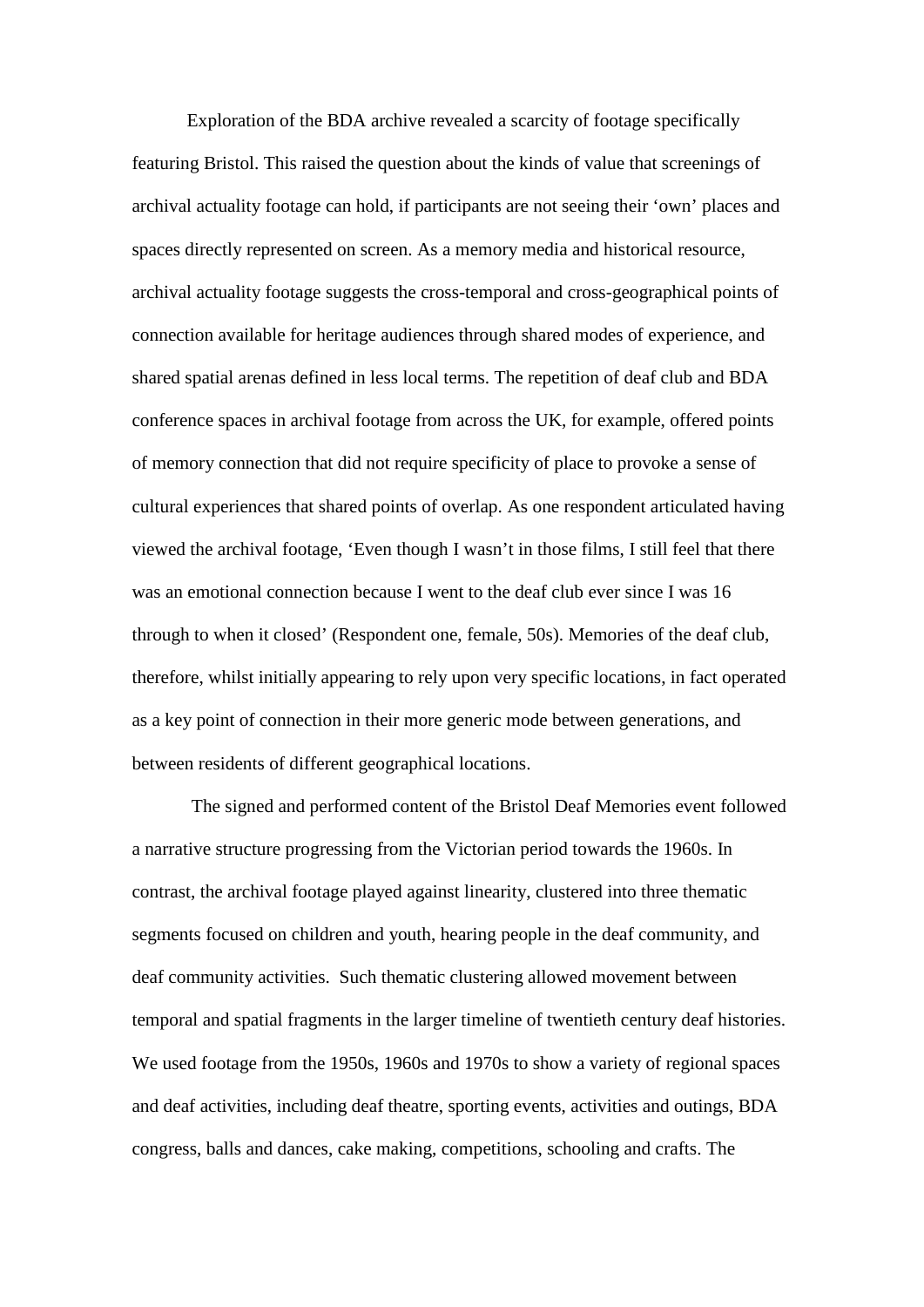screened material focused predominantly upon factual fragments. These showed staged tableaux of members of different regional deaf communities shot in the midst of various activities, and footage of those events in action, shot by participants moving amidst crowds and briefly profiling individuals who engage directly with camera.

Using heritage footage in this way, rather than inserting it into a more conventional documentary narrative, allowed us to focus on the affective qualities of the unstructured actuality film as a technology of memory. This might be contrasted with the way the BDA has use of the material. For example, a short promotional video for the BDA's SHARE archive featured on the BDA website explicitly narrativises deaf heritage as a journey, showing snippets of clips from the 1930s through to the 1980s in succession. The video encourages the viewer to note change – not just in amateur film technology as the clips progress from monochrome to colour, and from film stock to video tape – but in the 'characters' of a deaf history, who progress through fashions and activities in each era. This impulse towards linear documentary and away from the 'pure' state of fragmented actuality, as it might be encountered in an unordered archival collection, has clear benefits: the heritage film archive can be wielded as a tool for community awareness, cohesion and visibility. At the same time, SHARE emphasises participation, much like our own use of archive material, encouraging spectators to 'Help us tell your stories … and bring these films to life.' In the process, the archive is simultaneously presented as unfinished: an 'incomplete site [sic] of knowledge' (Stead, 2013, p. 2) in which dispersed deaf histories are available for recollection and recontextualisation through a direct interaction with audiences.

This dual impulse – to narrativise and to refuse the closure of narrative – facilitates interplay between heritage as ordered linearity and heritage as a mode of intervention. The former offers a contemporary community a dialogue with its past and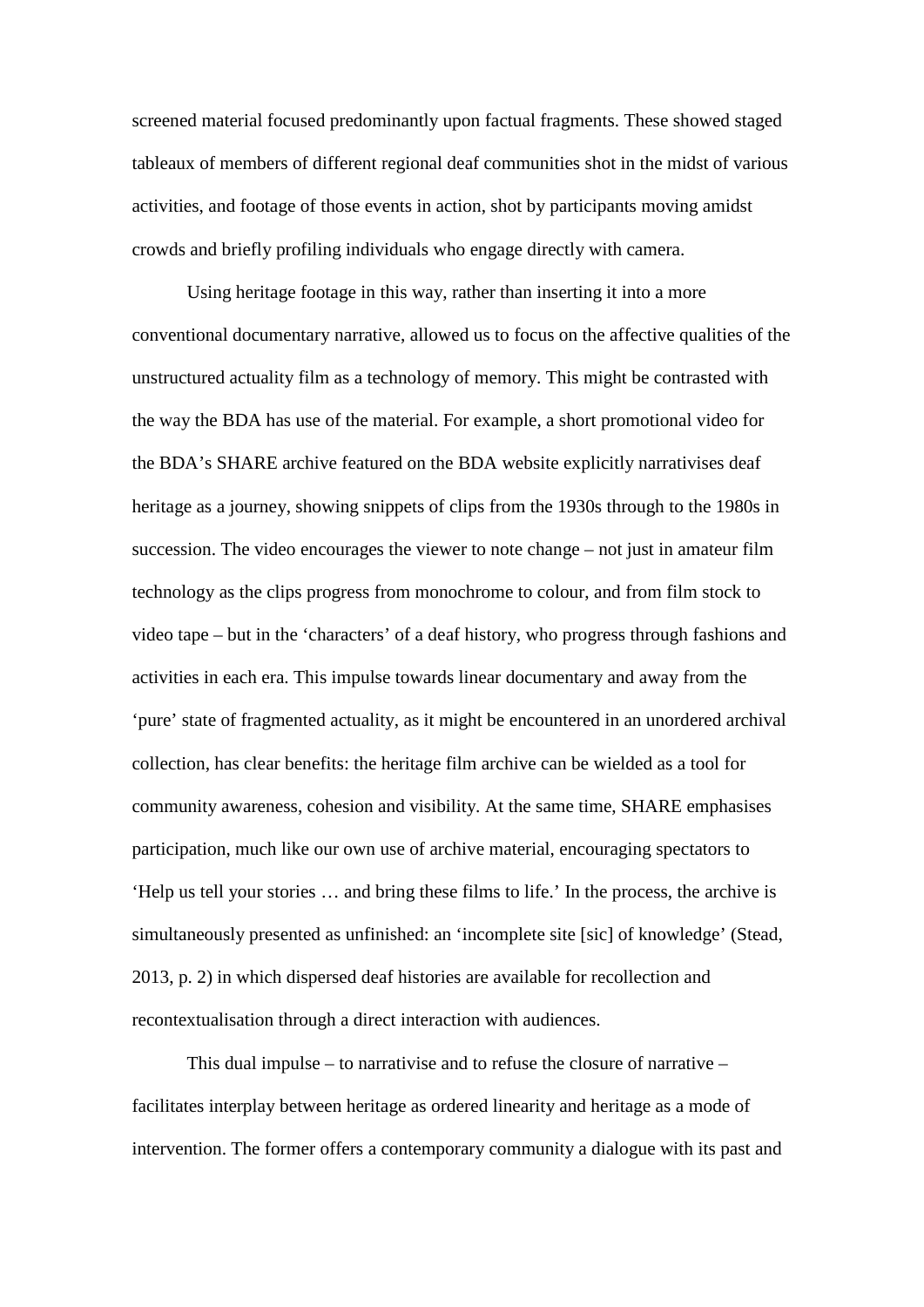a sense of its shared origins; the latter disrupts the myth of a cohesive and complete historical timeline, comparable to Deleuze and Guattari's concept of rhizome, a decentred multiplicity with no centralized organisation (Bonta and Protevi, 2004, p. 136-137).

To explore this potential, the Lost Spaces project focused audience responses to the archival footage. Participant's reactions showed different levels of personal connection to the material. Some participants recognised people in the films; others recognised activities or events that echoed their own experiences. Others still remarked upon the unfamiliarity of the content and activities presented. One respondent spoke of the importance of 'visual things' in engaging with 'our history' (Respondent twelve, male, 40s): another focused on the shared sense of humour across generations, commenting that: 'it was good to see all the deaf humour on display, the teasing, the jokes. It was great to see that they had that back then as well' (Respondent seven, female, 20s).

The ability to interact and engage with such 'visual things' allowed new forms of intervention within the linear narrative timeline presented by the compère. Interviews with participants revealed the way historical footage can be restructured in new ways in the act of spectatorship, where it is re-embedded within personal and communal frameworks and concerns. Interacting with archival actuality footage in this way taps into the qualities of a database, further breaking away from an ordered narrative of heritage experience. Hallam and Roberts observe that 'the open-ended, paradigmatic nature of database structures means that they always have the potential to grow by adding new elements or links to them' (2011, p. 365). Screening heritage footage in non-liner order, with loose thematic grouping focused upon shared uses of types of spaces, encourages a montage effect for an audience, who actively construct links and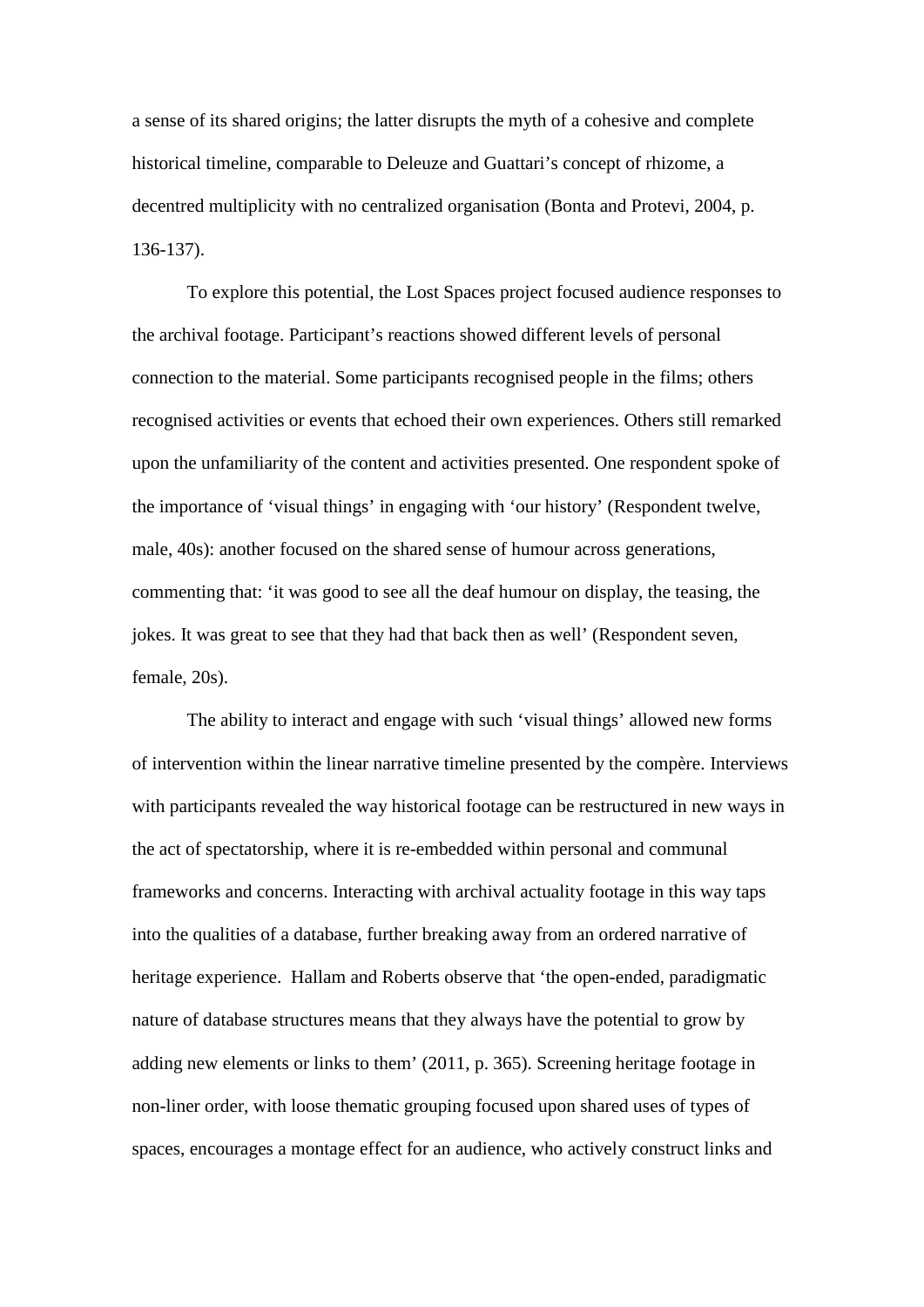contrasts out of time and out of space, while not being rooted in linear time or concrete place locations.

Many participants spoke about wider practices and deaf experiences not represented in the filmed material. The collection of fragments in the montage of archival footage in this way appeared to meet with a proliferation of personal contexts and memories, producing new connections or – to return to the concept of rhizome – new lines of flight. Several respondents reported extreme difficulty in reading the finger spelling of signing figures within the footage, for example, and reflected on how this relates to educational policies and experiences of deaf schooling (an area of deaf culture only very briefly illustrated in the archival material), for example,

At first there was lots of fingerspelling, then everyone was oral, then it changed to being more sign based again. There have been lots of changes, and it's hit me a bit at how many changes there have been. (Respondent ten, female, 50s)

Mixed footage also created opportunities for forms of intervention within temporal and geographical understandings of deaf community groupings. One respondent expressed disinterest in geographical specificity in favour of visual access to a sense of deaf past, suggesting the footage 'was just good to see, regardless of where it was from' (Respondent five, female, 40s). Another cited the challenges of responding to the footage in similar terms:

It's difficult because if you look at this, we're talking about history on a national scale, but this event was focused on Bristol, on the South West. So there was a lot of "Oh, I recognise them! Who's that?" in the audience, and different ages in the footage (Respondent twelve, male, 40s)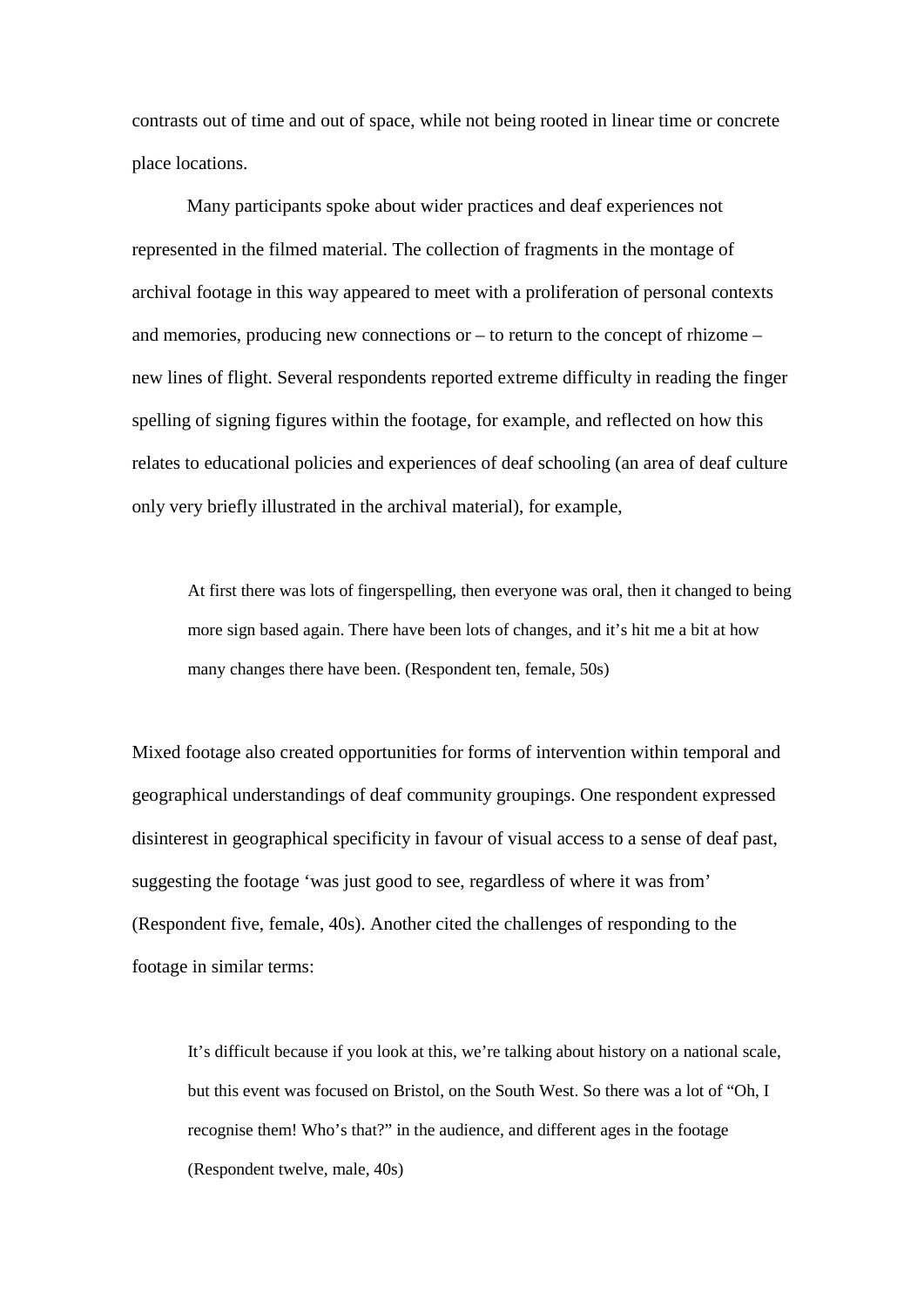Any idea of a regional deaf community is necessarily constituted by longstanding community members centred in the region, but also by individuals and families that move into and out of geographical zones within different points in their working and personal lives, and may carry with them previous community affiliations. In the past, with the place of the deaf club offering a site of cohesion for the community, this did not seem to matter so much. However, with the loss of the deaf club, Bristol's current deaf community is – as the final section of this article will further suggest –  $a$ rhizomatic amalgamation of deaf pasts collated from memories and experiences that take place within and outside the region, within a multigenerational and diverse matrix of members. A respondent articulated this in asserting that 'the deaf community is a little different, because we're so widely dispersed' (Respondent six, male, 50s). Other respondents cited the specific problems in thinking concretely about a dedicated and visible Bristolian deaf community, promoted by viewing images of the past:

Respondent seven (female, 20s): Before there was a very strong regional culture, you could tell someone was from Bristol. But now that's being lost, you can't do that anymore.

Respondent eight (female, 30s): I think Bristol's deaf community has become really small.

Respondent nine (female, 40s): I think that's happening all over the UK. (Taken from group interview)

One interviewee articulated this more directly in describing their current sense of the Bristol deaf community: 'At the moment, there's deaf people, there's hard of hearing people, all these little groups that have split off' (Respondent eleven, female, 50s).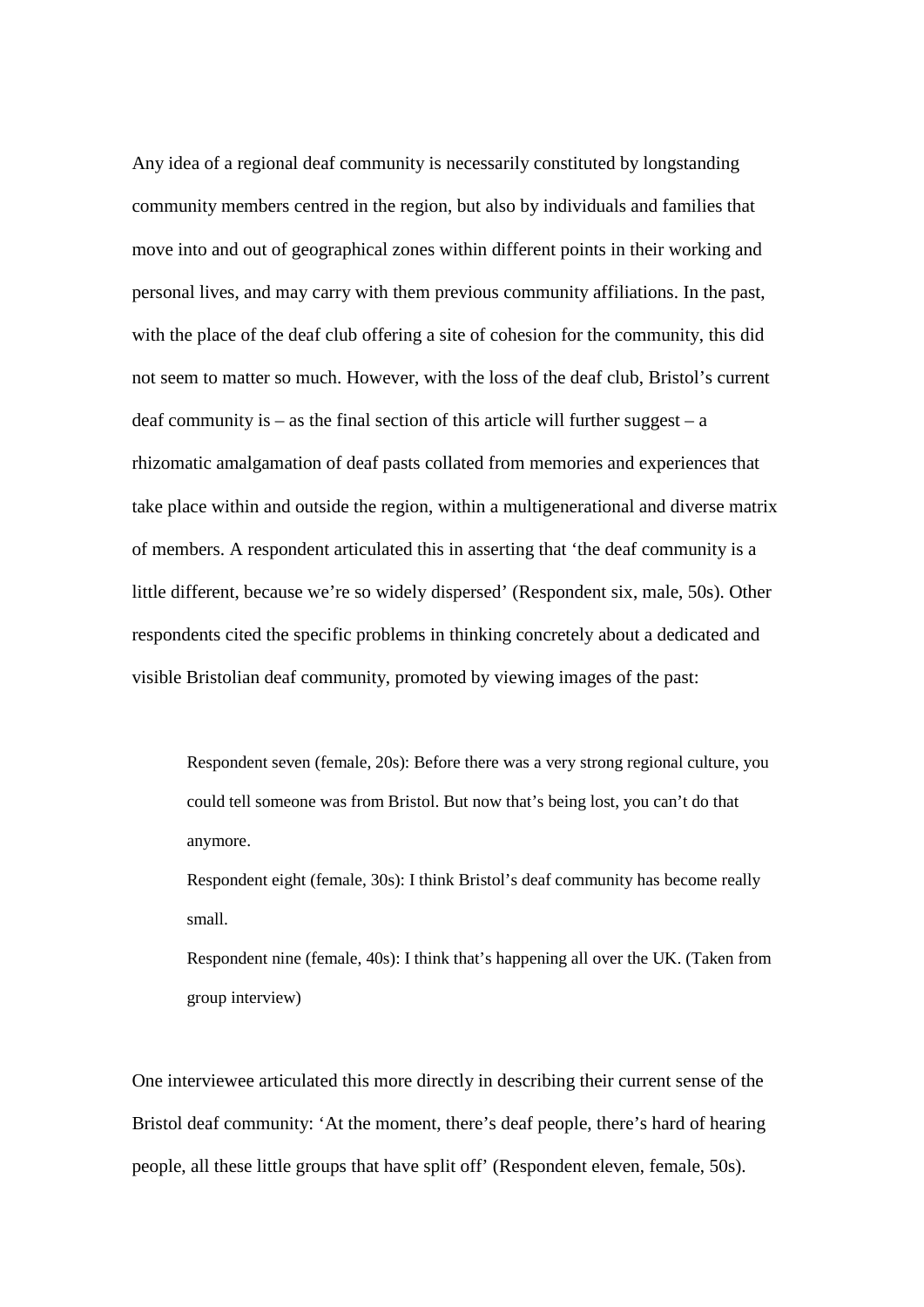Audiences' reflections came to focus on the uses and changing nature of deaf space in a variety of ways. One respondent, fairly typical of the immediate reactions of many participants to having viewed the archival footage, spoke of their interest in seeing:

…that they used to have different things like deaf clubs, deaf sports, deaf holidays, things like that […] It's not the same as it was before. Before there was much more togetherness […] more contact with other deaf people. (Respondent three, female, 30s)

Archival film footage focused upon spatial practices thus offers a tool for the critique of contemporary spatial issues through the lens of nostalgia, allowing spectators to compare and contrast community-centred experiences of space in various pasts and present moments. Another respondent, for example, spoke of the ability of archival film footage to form a bridge between generations:

It's important for young people to see these films and see how deaf people lived in the past. But the problem is that nothing's been passed down to the younger generation, or the older people think that young people have forgotten their heritage. […] Those people really need to see this, they'd really enjoy it. (Respondent twelve, male, 40s)

The language of space has a premium in these reflections, as two further respondent statements suggest, focusing on the benefits of a dedicated deaf club space and deaf community meetings:

I'd like to see more meetings like in the footage. There are a lot of deaf people out there, but where are they? It feels the deaf community has got smaller. They are out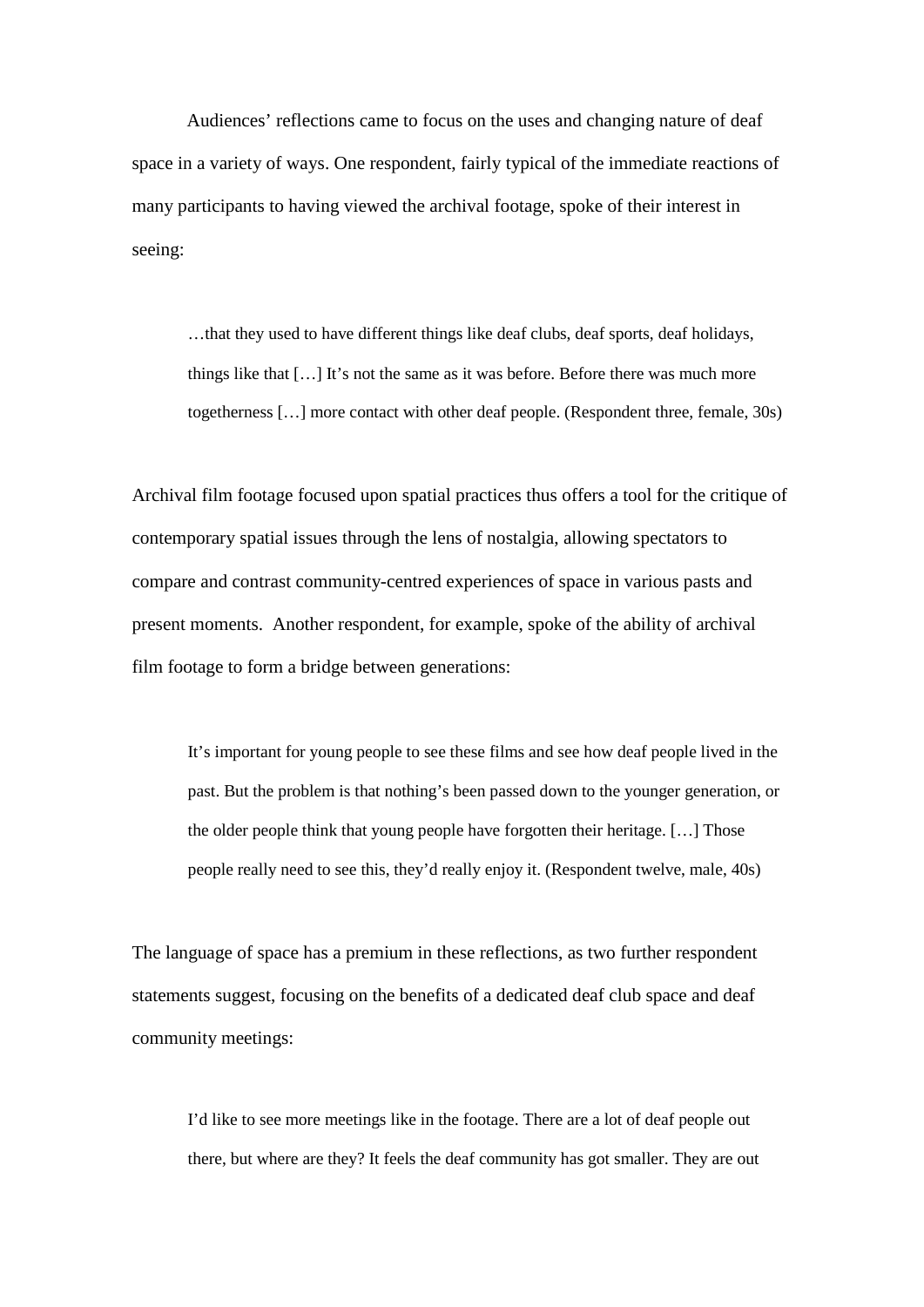there, but lots of them are isolated. Why? I don't know. (Respondent eleven, female, 50s)

I want to go back to the deaf club, to how things were. […] Without the deaf club it's like there's no direction for the community. (Respondent one, female, 50s)

Spatial language is used to characterise the perceived fragmentation of community identity and a sense of loss. In the language of respondents, Bristol's deaf community is described both a decreasing mass ('really small'/'got smaller') and a scattered network whose ties have loosened ('isolated'/'split off').

Les Roberts draws on the work of Alastair Bonnett (2006, 2009) to suggest that historical film might mobilise a 'radical nostalgia', where a city's 'cinematic geographies' might play 'host to discursive spaces of critical historical reflection' (2012, p. 4). In the case of the screened BDA footage, archival material presents the opportunity for a more radical nostalgic engagement with historical uses of common deaf spaces, particularly deaf clubs, deaf congress events held in various public venues, and deaf sporting and theatrical events which utilise a range of indoor and outdoor spaces. Nostalgia in this instance is less specifically tied to the physical qualities of these spaces and more to the community uses of them, and the interactions and exchanges that they facilitate. Nostalgia's potential for mobilisation as critique is evidenced in the reactions of many of the respondents featured here. They express feelings of loss and a desire to return to the past, but also use the visual record presented by the archival footage as a means to critique both past and present practices within the deaf community, creating a discursive flow that critically reflects in both directions.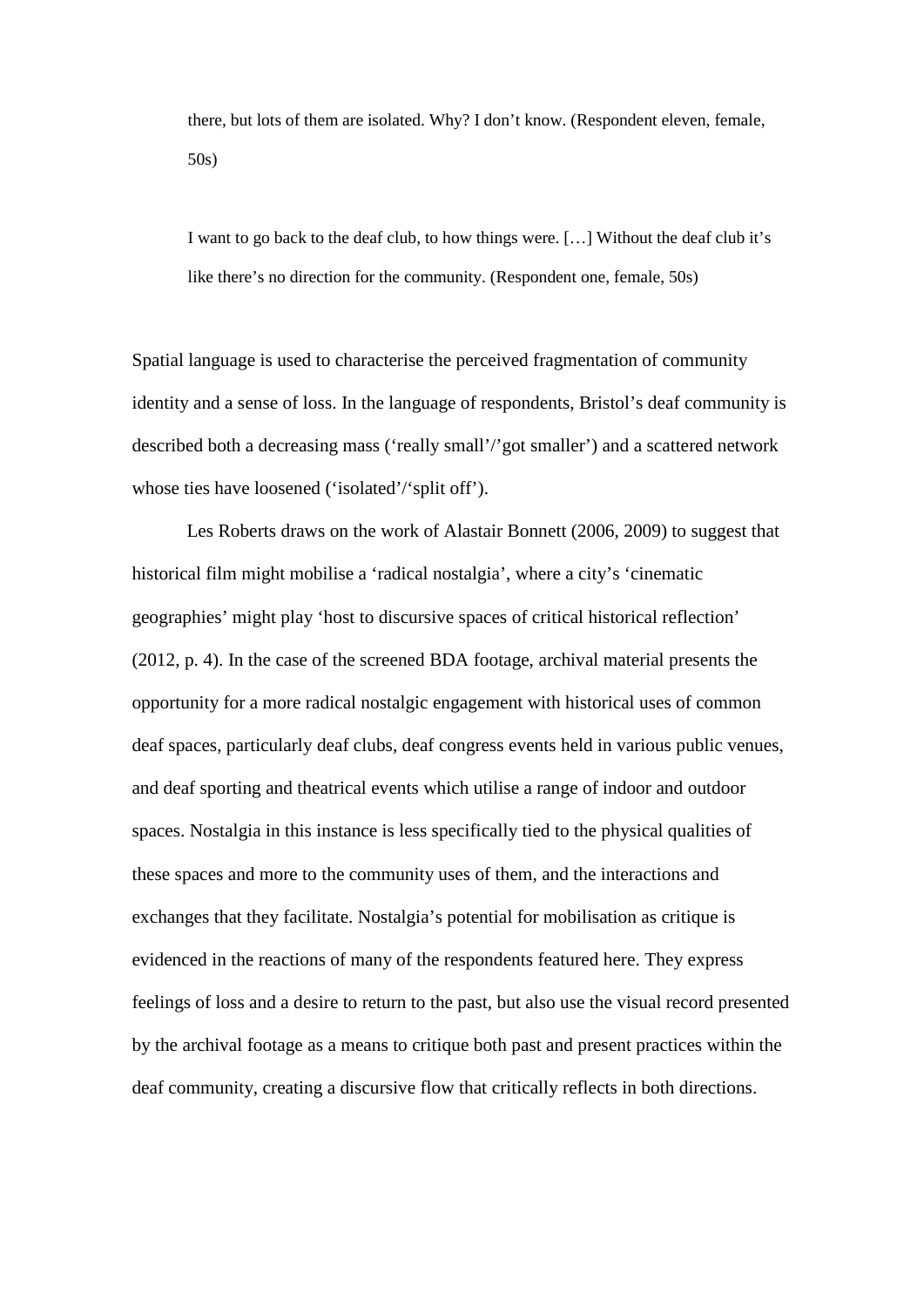# **Smooth and striated space and rhizomes: the deaf club and the decentred community**

The feelings expressed about the deaf club by participants at the Bristol Deaf Memories event, viewing it as a central home, source, or archive of deaf people's history and community, are very different to those shown to the current decentred and fractured nature of the deaf community as a result of the closure. In this final section, we turn towards one central question of the Lost Spaces project: how can we conceptualise and analyse the nature of the deaf community, traditionally so specifically grounded in an institutional place, when that place is gone? Drawing further upon commentary and ideas expressed in interview work with audiences present at the archival film screenings, we put forward a theoretical framework for interrogating some of the initial findings of the project. This final section reflects upon the value of employing a Deleuze-Guattarian framework for understanding the ways in which deaf Bristolians have experienced the historical formulation, loss and rearticulating of spatial identity and practices.

Deleuze and Guattari's (1987/2013) concepts of smooth and striated space are particularly applicable to analysing histories of deaf space. Smooth space is a 'space of affects, more than one of properties' (Deleuze and Guattari, 1987/2013, p. 557), a space which is 'defined dynamically, in terms of transformation instead of essence' (Moulthrop, 1994, p. 303). It is decentred, unstructured, defined by 'free relationships of molecular bodies in local motion' (Bonta and Protevi, 2004, p. 145). Deleuze and Guattari use the sea, or the steppes of the nomads, as physical examples of smooth space and the free market of unbridled capitalism as an example of economic smooth space (Deleuze and Guattari, 1987/2013). Striated space is space which is gridded, ordered, 'defined by the requirements of long distance vision: constancy of orientation,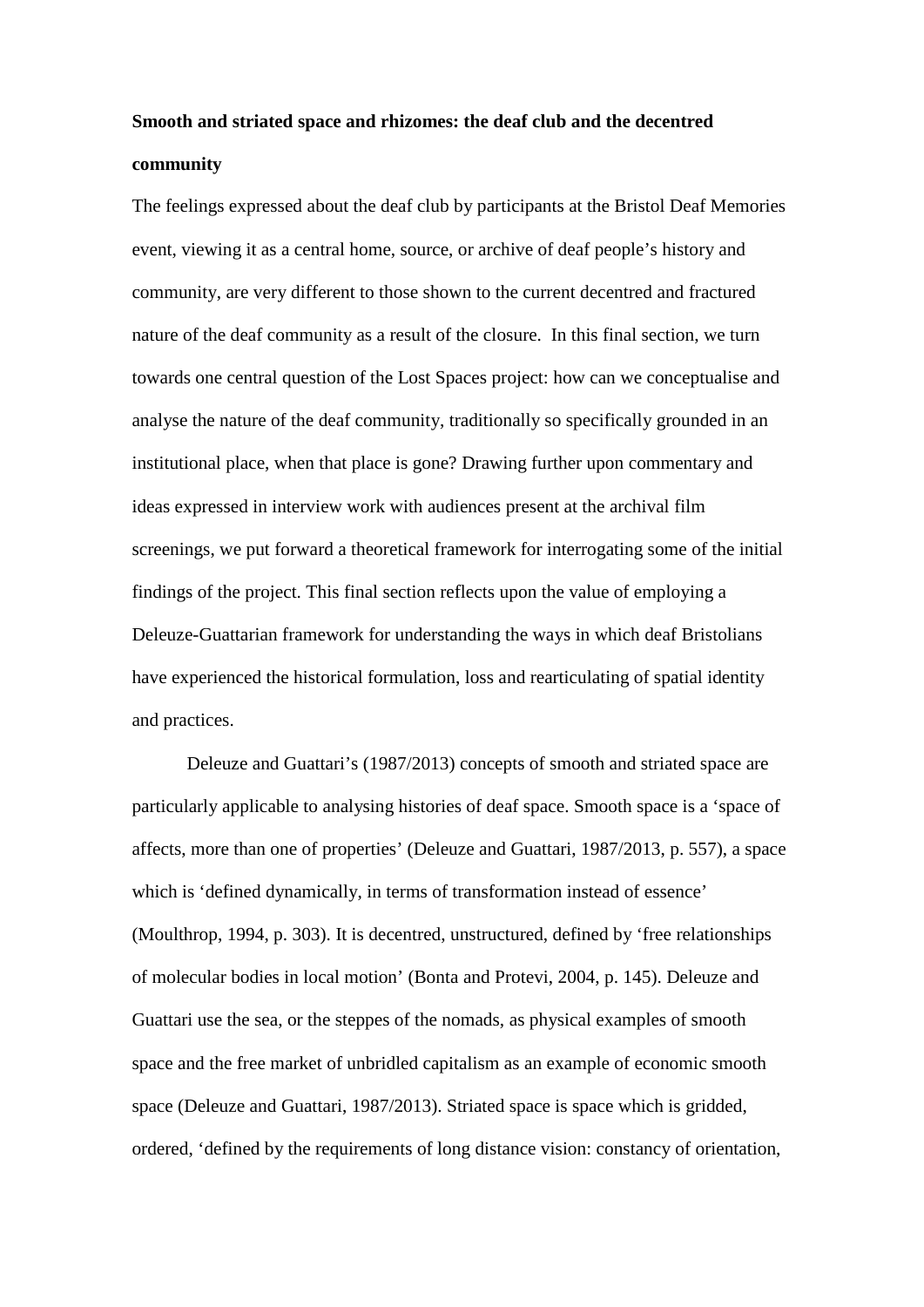invariance of distance through an interchange of inertial points of reference, interlinkage by immersion in an ambient milieu, constitution of central perspective' (Deleuze and Guattari, 1987/2013, p. 574). This is the space of the state, formed by policy, by officialdom, by decisions and traditions imposed by social structures.

The deaf club has historically constituted a cornerstone of the deaf community. Deaf clubs came to striate the space of the deaf experience, to structure the everyday life experiences of the members and offer context to their lives. The sense of place, which is bound up in locations and attachment, is a powerful sensation. It not only tells us where we are, but also who we are (Anderson, 2015, p. 3). Identity is therefore intrinsically connected to the sense of belonging to or ownership over the place in question, to the systems of opening and closing (Foucault, 1967/1984) that determine who is and who is not allowed in. While the discourses of power and control within the club were rarely clear cut,<sup>[xv](#page-38-10)</sup> the relationship between identity, sense of self and place (Casey, 2001) was clear in the relationships between deaf people and the deaf club. When asked about the importance of the deaf club, responses such as the following were common:

Without the deaf club it's like there's no direction for the community. We can meet up with friends, organise to get together, but it's not the same, I want more than that. (Respondent one, female, 50s)

Even though we've all come together today, what we've seen on the screen was a much stronger community, they had regular events, regular meetings, they were tightly knit. (Respondent twelve, male, 40s)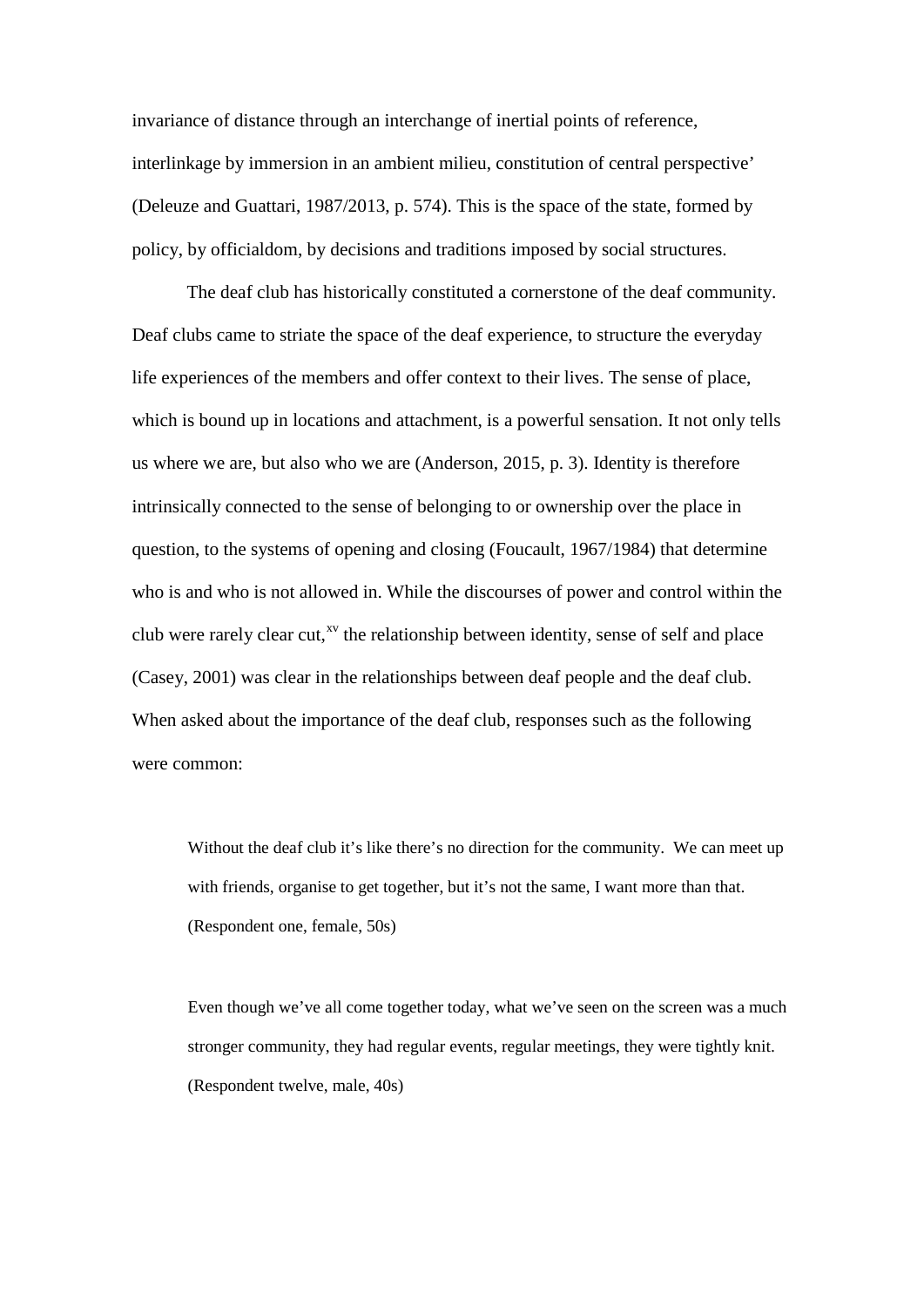With the closure of the Centre for Deaf People, the deaf community in Bristol currently has no centre: individual groups exist with no overarching unification or 'overcoding' (Deleuze and Guattari, 1987/2013) beyond the fact that all members are deaf. Deaf people no longer have access to the kind of structured community that the old deaf club offered – a well-trod path mediated by governmental and social structures formally leading from deaf schools to the deaf club, and hence community membership (Ladd, 2003). With little or no access to the language of the state – spoken and written English – for deaf people, these bound and defined pathways and structures which pave the way 'through striated space from one point to the next in its procedure' (Holland, 2014, p.46) are largely inaccessible (although they still hold power over the parts of deaf lives which are expressly under control of the state: for example, educational and medical institutions). Those spaces, which are heavily striated from the point of view of hearing policy makers, become smooth from the point of view of deaf people. Instead, the line of flight caused by the closure of the deaf club has resulted in the community adopting a rhizomatic organisation existing in a de-striated smooth space which resists overcoding by a majority, hearing society.

Removing the place of the deaf club has meant that the spaces of deaf interaction are no longer rooted in a single location. These spaces of interaction still exist, and the interactions still occur – they are just no longer fixed in a single site. Instead, the deaf people interviewed from the Bristol community spoke of various kinds of 'local operations' (Casey 1998, p.305, Deleuze and Guattari 1987/2013, p.446) by which they make their way through the world. These local operations included activities such as the Deaf Memories event itself as a temporary event, which took place in a building unrelated to the deaf community. For a few hours only, it became a gathering place, a place in which deaf people congregated, but which also had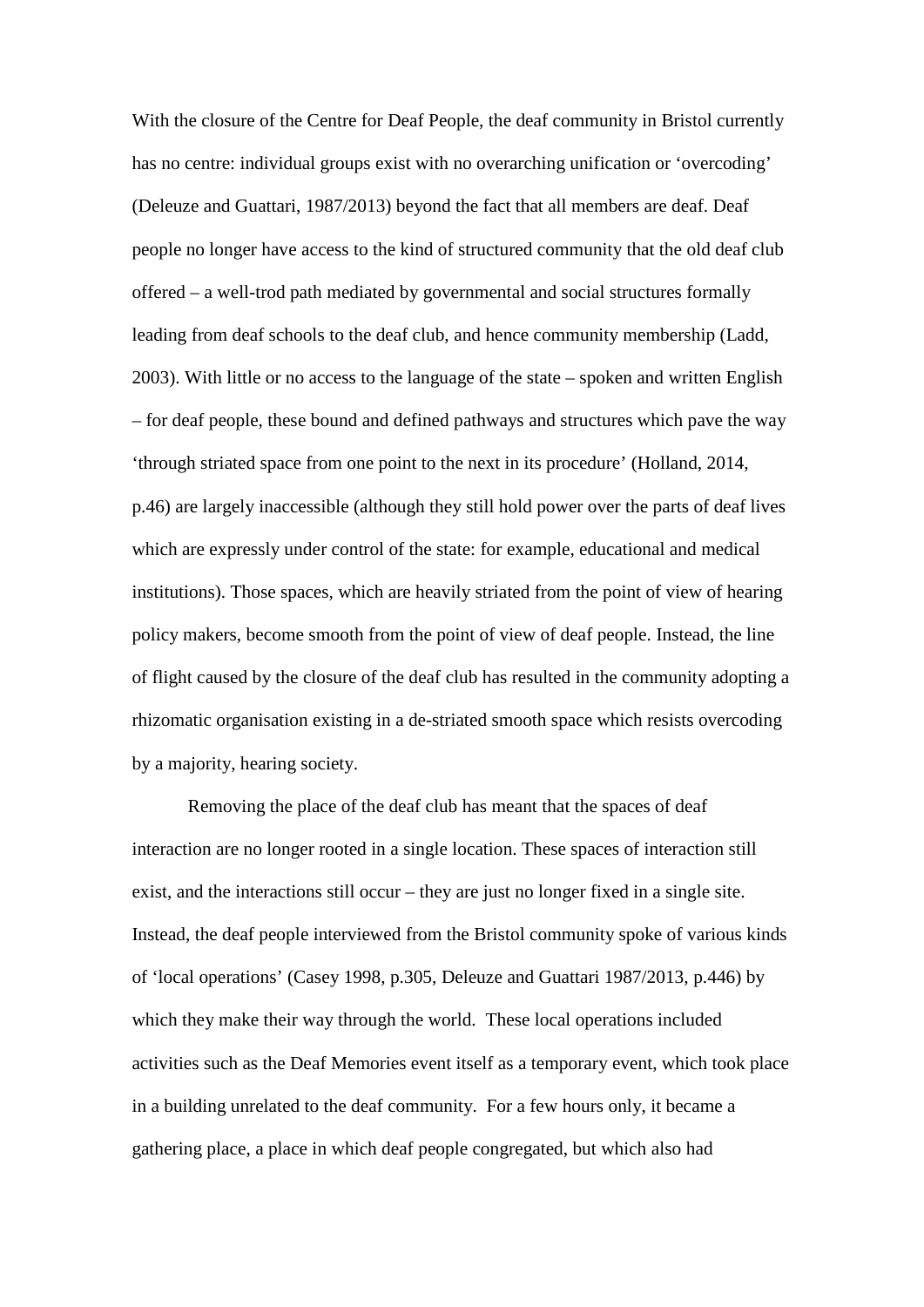BSL/English interpreters, making the space accessible for all. Respondents picked up on this in the interviews, suggesting ways in which the community currently, and might in future, organise itself:

We can put on events anywhere really. I mean, look at tonight... events like this, in places like this, we can do this. (Respondent nine, female, 40s)

…but also on the other side of things, I feel the community has become stronger in other ways. Like, we get together more, we use different groups, different venues, different places… (Respondent five, female, 40s)

Other people mentioned similar events that they attend around the city, citing temporary spaces and local actions in which deaf people gather for sports or social events. Unlike in the past, these events were set up almost independently of one another by different fragments of the deaf community in Bristol, not linked in any way to a central location (like the deaf club) or organisation (like the Centre for Deaf People board). In this sense, the organisation of the deaf community in Bristol seems to have become essentially rhizomatic as a reaction to the loss of the structure offered by the deaf club. While some respondents felt that it was difficult to make connections between the fragments of the community, the potential for connection was still there. Individual groups and the people in them all shared the same language in BSL, the same culture and heritage. Each group represented the whole of the deaf community in a microcosm, with the potentialities, the heterogeneities and multiplicities of the whole community present, in potential, in each fragment.

Of course, loss of place can also be 'a destruction of identity' (Jones, 2015, p. 14). Without the deaf club in which to congregate and socialise, many of the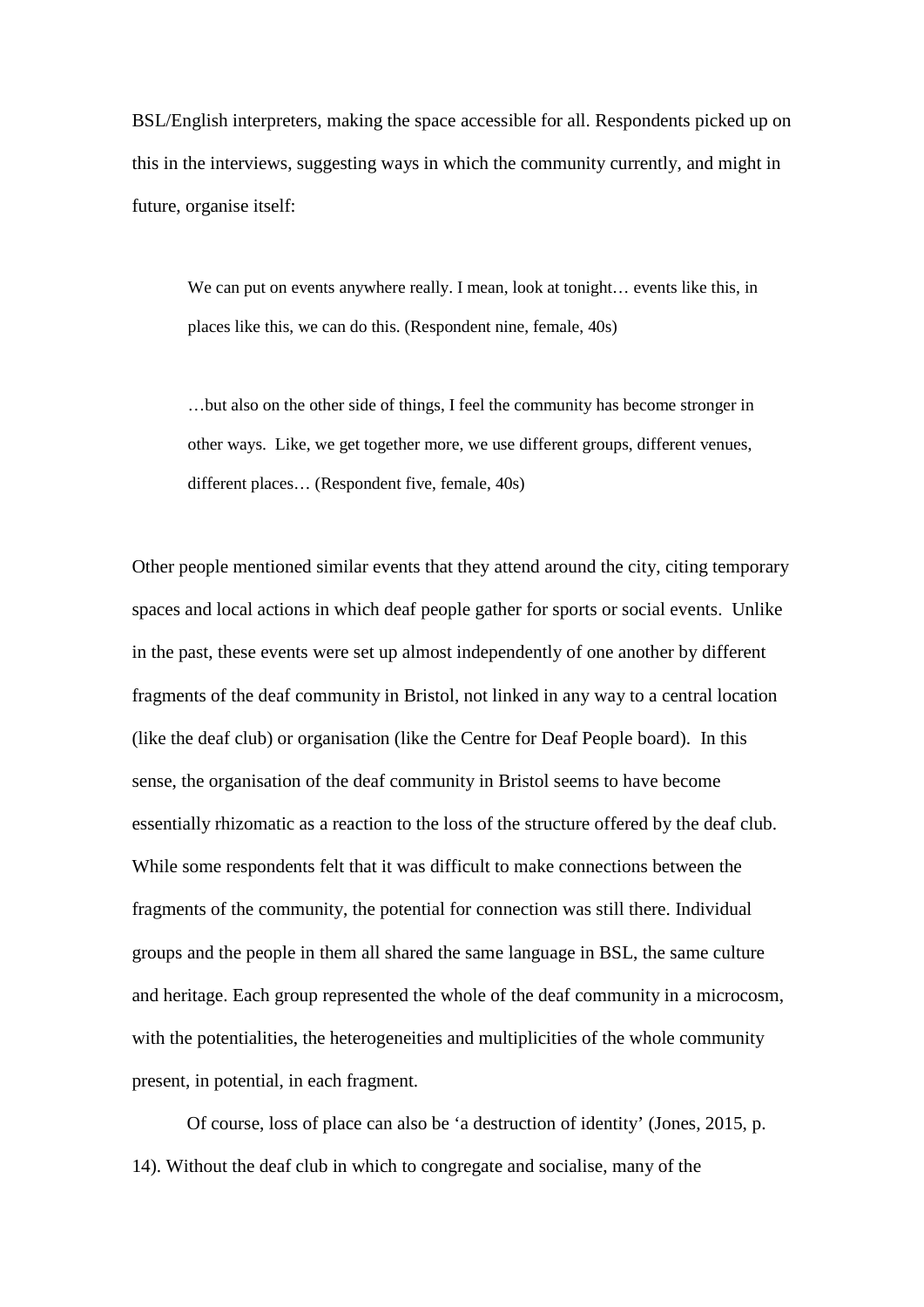respondents worried about how to ensure that the deaf community and deaf identity would survive, not only because of the closure of the deaf club, but also the closures of the other foundation of the deaf community, the deaf schools:

I'm very concerned about the deaf schools closing because it means that all the deaf children are going to end up in mainstream schools and the identity and cultures of these people is going to be very mixed. I work a lot in the mental health sector and I think that this sector is going to have to grow massively in the future because those who haven't been able to engage with their identity, who they are, how they can express themselves in sign, I think we'll be seeing and having to support a lot more of them. I do worry. (Respondent nine, female, 40s)

The connotations of these changes are complex, and the nostalgia and discussion sparked by the heritage event and archival screenings suggested a mix of both positive and negative reactions to the loss of deaf club spaces. It is common for people who use Deleuze and Guattari's concepts of smooth and striated space to celebrate the 'smooth' and to applaud the freedom of disconnection from the striated space of the state, celebrating the 'hiding places, regions for shelter, plateaus for sustenance, high flat expanses to wander' (Roets and Goodley, 2008) that such freedom can offer. However, residing in 'smooth space' does not always offer such freedom. Almost all the participants in the interviews conducted expressed desire for the return of the deaf club and the structure that it offered. While this desire for structure may seem counterintuitive when considering rhizomatic organisations, Deleuze and Guattari insist that such hierarchical structuring can exist within rhizomes (Deleuze and Guattari, 1987/2013 pp. 15-21), arguing that the 'tree' and 'rhizome' are not 'two opposed models', but that 'there exist tree or root structures within rhizomes'. Reasons for this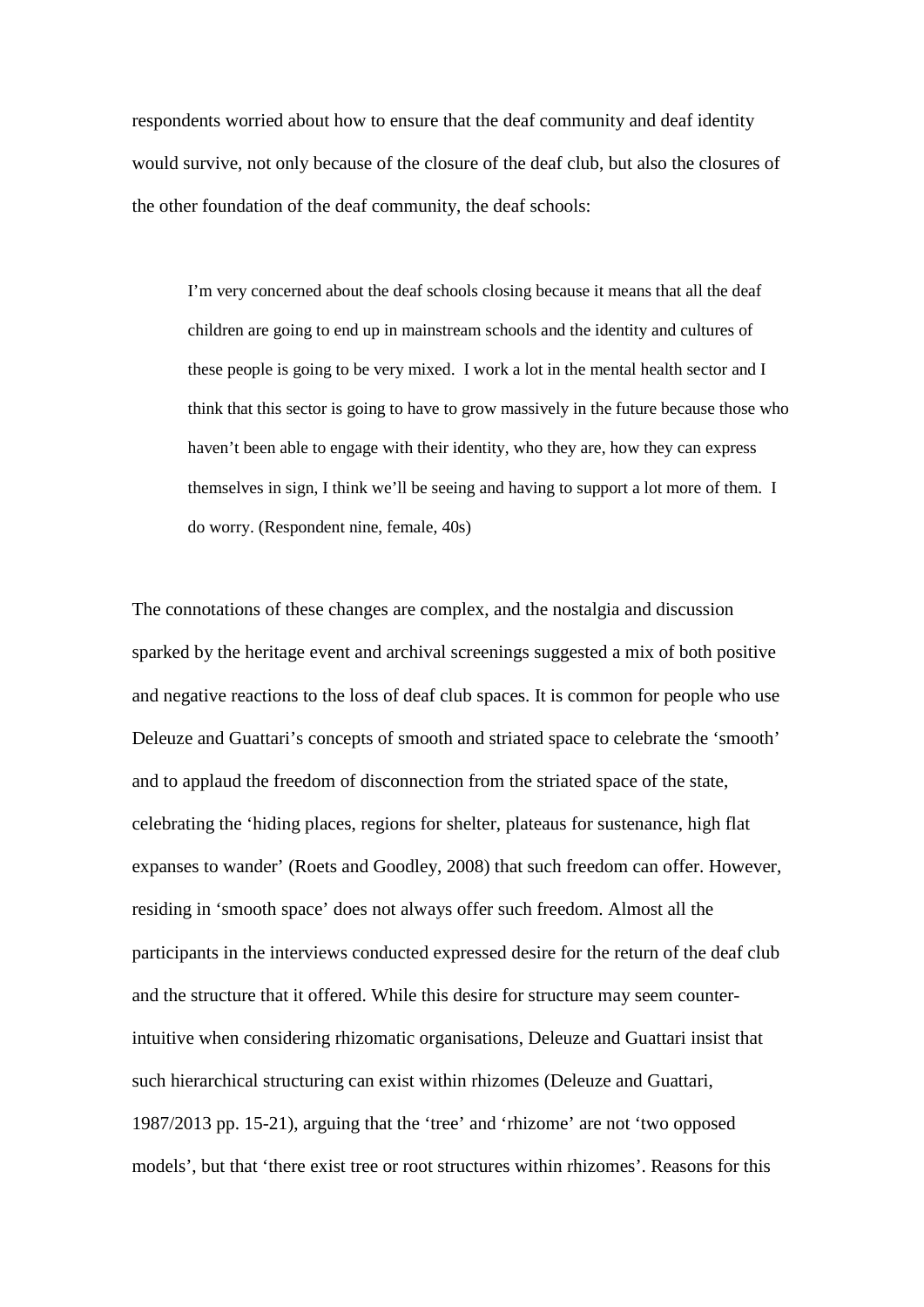desire for structure varied. Some participants were concerned with having a central location for meeting, for example:

Having a building … well, I know people think it's old fashioned, but I really think we need one, like a point of contact. For example, my concern is how do deaf people know where other deaf people are? Where other deaf people meet? ... But if there was a deaf club, or a building, then someone could tell you, oh, there's the deaf club over there, you can go there… A building means you have a point, somewhere you can gather, where you can join others. If you don't have that, how are you going to be able to meet anyone? (Respondent two, male, 30s)

While many have welcomed the kind of freedom that smooth spaces can offer (see, for example, Gorodetsky and Barak, 2016, Roets and Goodley, 2008, St. Pierre, 1997), this does not seem to be the case for deaf people in Bristol. The smoothing of their social space was begun by something beyond their control, the closure of their community space. More pressingly, instigating and maintaining the sort of local operations needed to make the smooth space of mainstream society navigable for deaf people requires a great deal of investment of capital, be it social, economic or cultural, to keep these local operations, groups and meetings running. The case of the deaf community in Bristol is a living testament to Deleuze and Guattari's own warning to those who might interpret smooth space as unproblematic, when they advise that one should 'never believe that a smooth space will suffice to save us' (1987/2013, p. 581).

#### **Ways forward – mapping the rhizome**

A possible response to this decentring and rhizomisation of the deaf community in Bristol could be the creation of new interactive digital modes of accessing and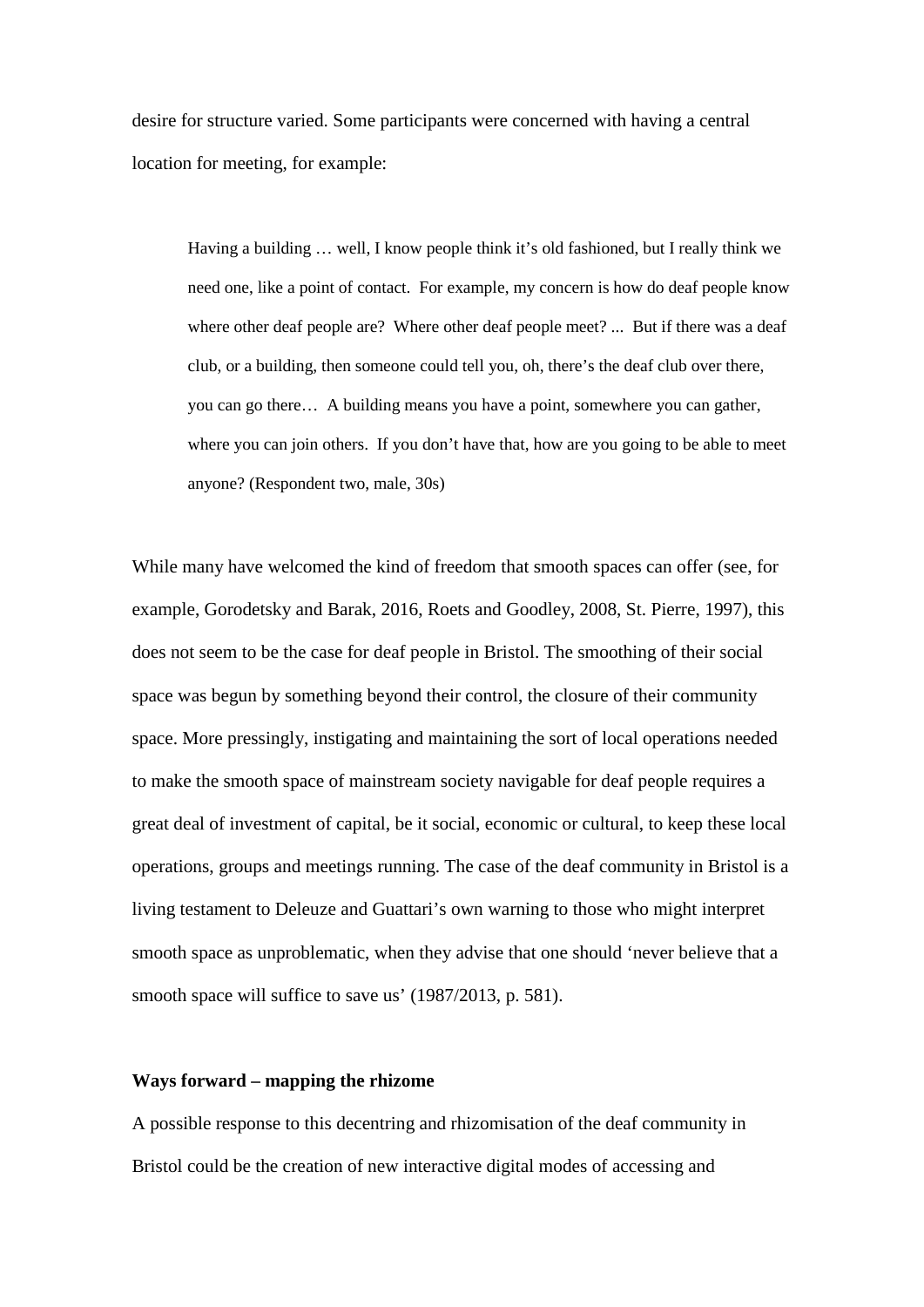interpreting the spatial history of the Bristol deaf community. The Lost Spaces project began this work by mapping the principal sites of Bristol's deaf history online within the *Map Your Bristol* 'living archive' website (Bickers et al., 2015).<sup>[xvi](#page-38-11)</sup> Aimed squarely at community histories, the website acts initially as a mapped repository of core data, showing, for instance, the location of Bristol's deaf schools, images of the buildings, and contextual historical information in both BSL and written English. This is the 'giving' element of the giving-to-receive principal. Within community engagement projects, giving-to-receive should be regarded as an important principal that feeds both co-production and productivity, in that the academy gives freely of its time and expertise in order to receive and share new practices, histories and insights which might otherwise remain locked within a community, or individual. With these principals in mind, *Map Your Bristol* explicitly encourages users to comment on and expand a submitted account or a story, to 'receive' an improved and illuminated history in much the same way as the online historical map and community archives of *Gwulo: Old Hong*  Kong or, to a lesser extent (due to less interactivity), *KnowYourPlace*.<sup>[xvii](#page-38-12)</sup>

At the time of writing, the map remains at an early stage of development. Both as a website and a mobile app, *Map Your Bristol* has always sought to exploit the seemingly universal appeal of maps, as a window into space and of our desire to locate ourselves within it (Wood, 2012, p. 280, Heffer, 2016). But rather than providing a platform that simply places a static piece of information to a point on the map, the design intention behind the site's original creation, was that mapped entries – image, text, sound or video – would encourage participant users beyond the original contributor to add new detail to the original listing. The map is divided into both historical and community layers: historic maps of the city (and a current world-wide map) provide the background layers, whilst individual community layers hold individual contributions as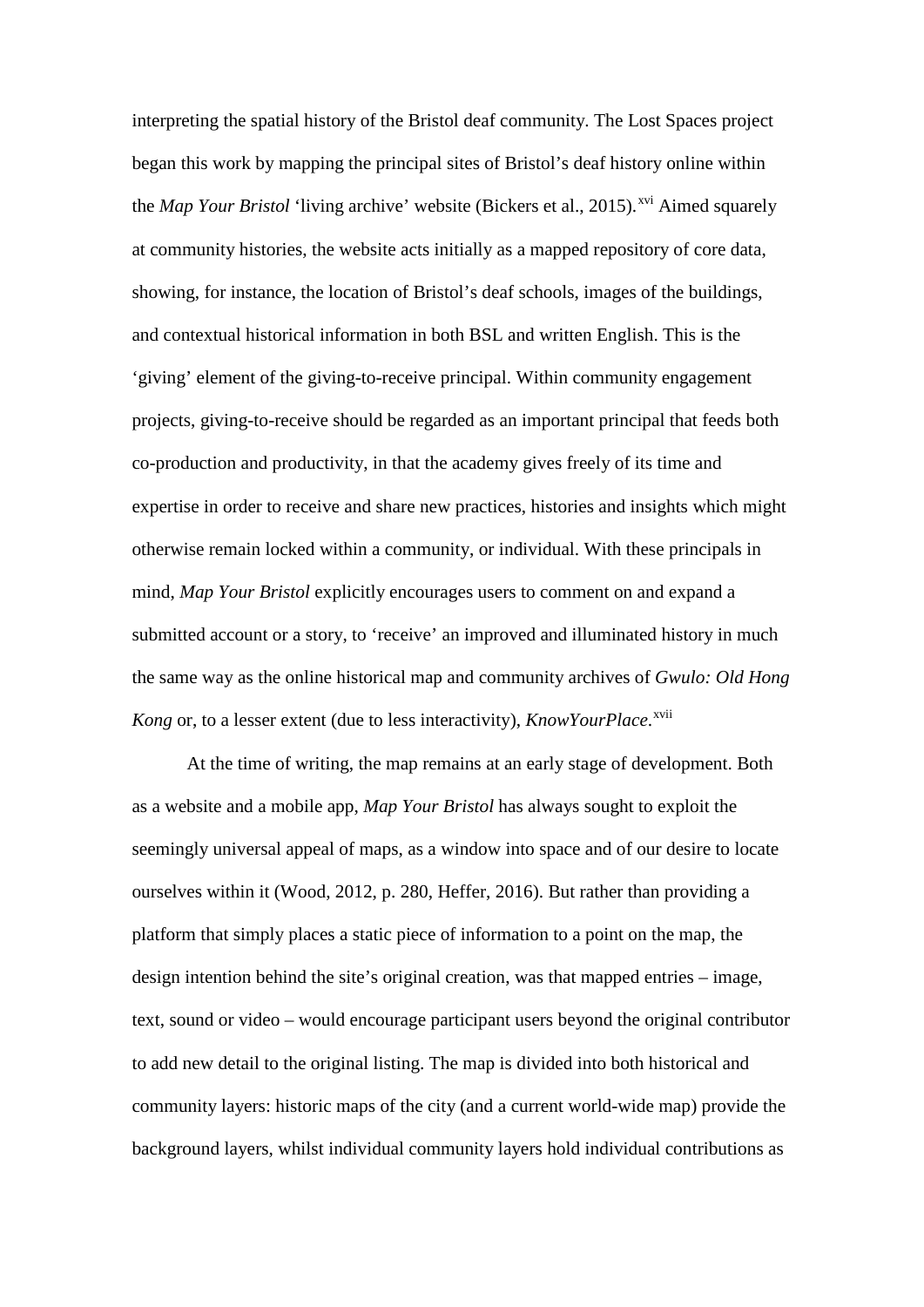points, lines or areas to which data can be attached. All data can be commented on in limitless 'conversational' threads.

The comparatively small scale of Bristol's deaf community fits well with such 'minority' societies. The few physically surviving places currently documented on the site that were included in the Bristol Deaf Memories event — Elmfield School which remains open, and until recently, the Centre for Deaf People and the University's Centre for Deaf Studies — indicate a relative paucity of deaf places in Bristol, and that the majority of available records point instead to the closure of Bristol's deaf places. Instead, the map could allow posting of Bristol's deaf spaces, where the social interactions and meetings of deaf people can be flagged up, even if the location of these interactions is not a deaf place, per se. Cartography of these spaces upon such a digital medium which is 'open and connectable… susceptible to constant modification' (Deleuze and Guattari, 1987/2013, p. 12) allows exploration of the spaces of the deaf community in a way that truly reflects the rhizomatic nature of the community and its navigation of the smooth spaces of the city, and, like the screened actuality footage, breaks apart historical linearity to produce more radical nostalgic potential.

The platform therefore has the potential to provide an expanding source of deaf community-related history, anecdote and shared experience. Furthermore, the map allows for an ideal of cooperation and co-existence between the deaf and hearing communities, in which experiences of the same space might be discussed and challenged from two differing perspectives. This allows the cartography of Bristol's deaf spaces to be undertaken in a way which corresponds to Deleuze and Guattari's own concept of cartography. It does not simply trace the outline of the community, but has the potential to be a part of the rhizome of the community, to 'foster connections between fields', to be 'reworked by an individual, group or social formation' (Deleuze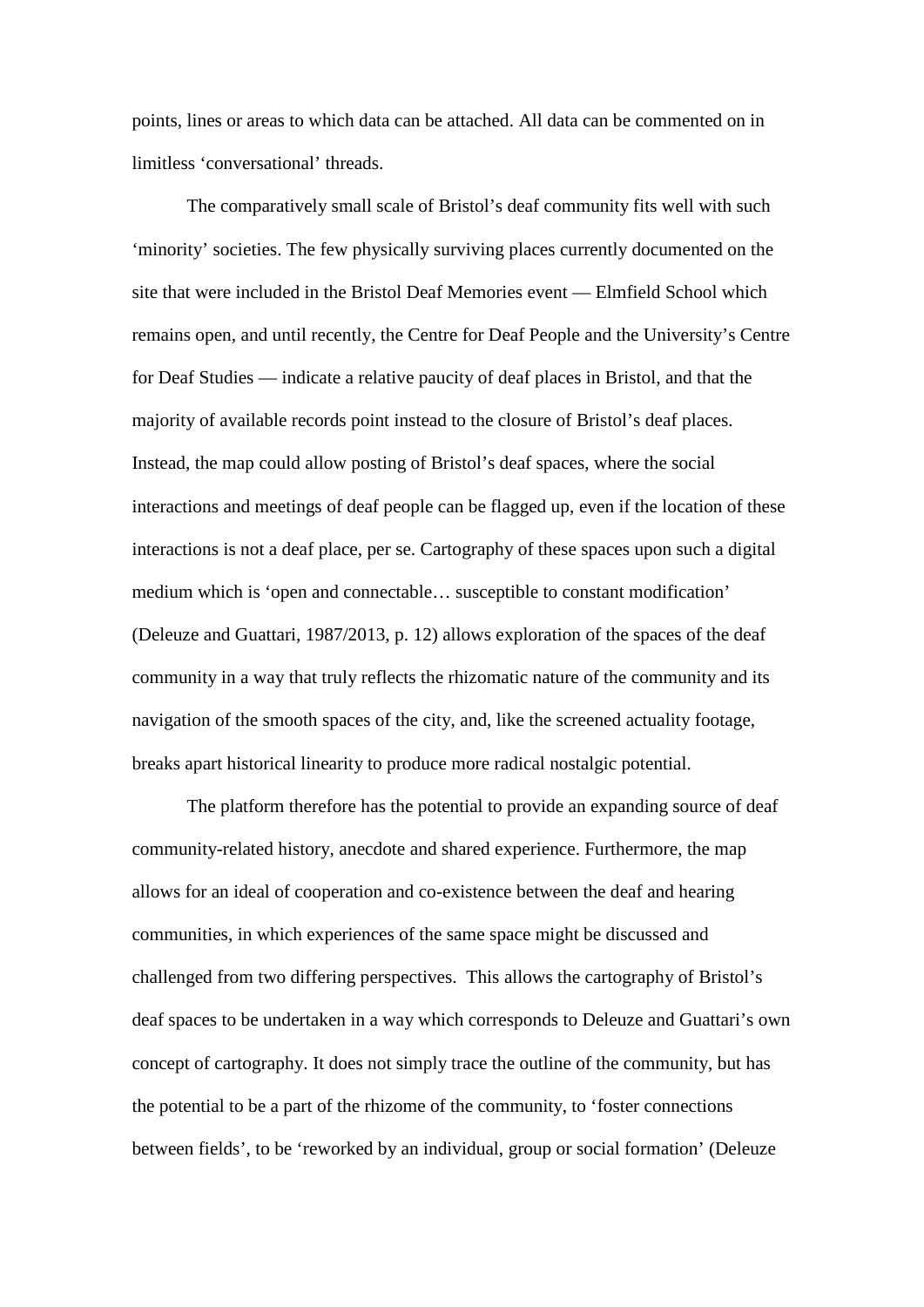and Guatarri 1987/2013 p.12). Mapping allows us to illustrate the continued existence of Bristol's deaf history, documenting the use and loss of specific purpose built and adapted venues and buildings and the development of new spaces and local actions in a platform that allow both the simultaneity of past/present and the active contribution of the deaf community continuing to build and develop the platform. Granted, at the time of writing, only limited contributions beyond the 'seed' data have been made to the map, but experience is showing — *Gwulo* and *KnowYourPlace*, for example — that only with full-time administration from either funded workers or committed volunteer input (and no such costing was available as part of the 'Lost Spaces' project), will such sites engage rapidly with the communities we aim to attract.

Use of online resources such as maps like this, or indeed, social media, to form connections or cartography of or between sections of the community in Bristol may have positive impact. At the same time, however, it illustrates one of the risks the community faces. Most older people interviewed disliked the idea of technology creeping into their lives, and indeed, blamed it for the fragmentation of their community,

We should get rid of our computers, televisions, mobiles and go back in a time warp to how it was before! (Respondent thirteen, female, 50s)

We don't seem to have the same kind of bond or togetherness any more. I think that's down to technology changing our lives. (Respondent nine, female, 40s)

While younger people may regard the virtual connections offered by the internet as a vital part of the way in which the community may be connected and organised in the future, this is not the case for all members of the deaf community in Bristol. Virtual connections are not the solution to real-world fragmentation.

#### **Conclusion**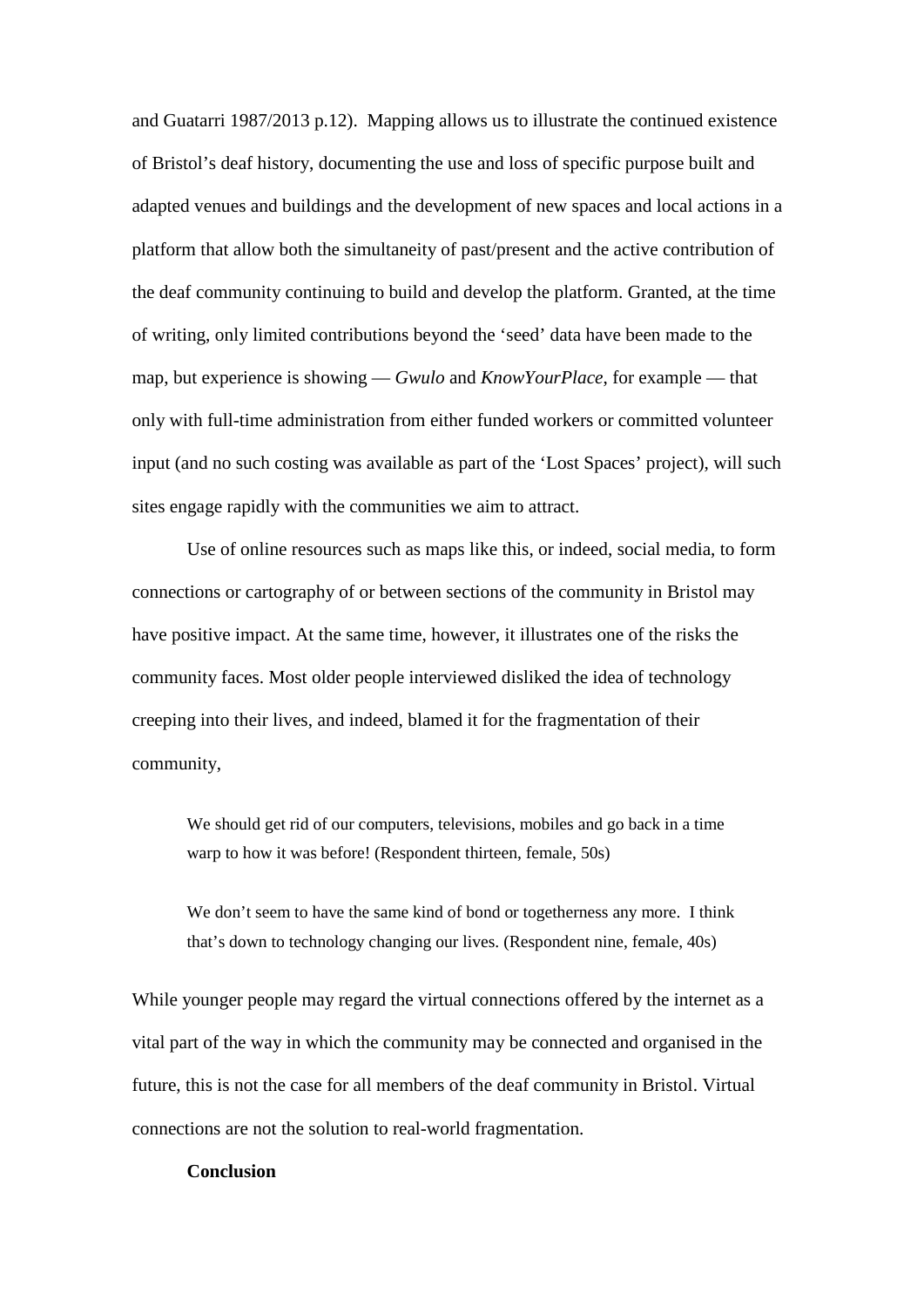This project has begun to examine the changing face of the deaf community in Bristol after the closure of a key community place, the deaf club. We have suggested that archive footage and collaborative mapping exercises are valuable methods for exploring the new social spaces of the deaf community, and that Deleuze and Guatarri provide a theoretical framework which allows valuable insights into the nature of these spaces. We hope that others can take on these suggestions and continue to develop the field of Deaf Geographies in relation to other fields in innovative ways.

Funding

This research was funded by the Arts and Humanities Research Council, grant number AH/M009203/1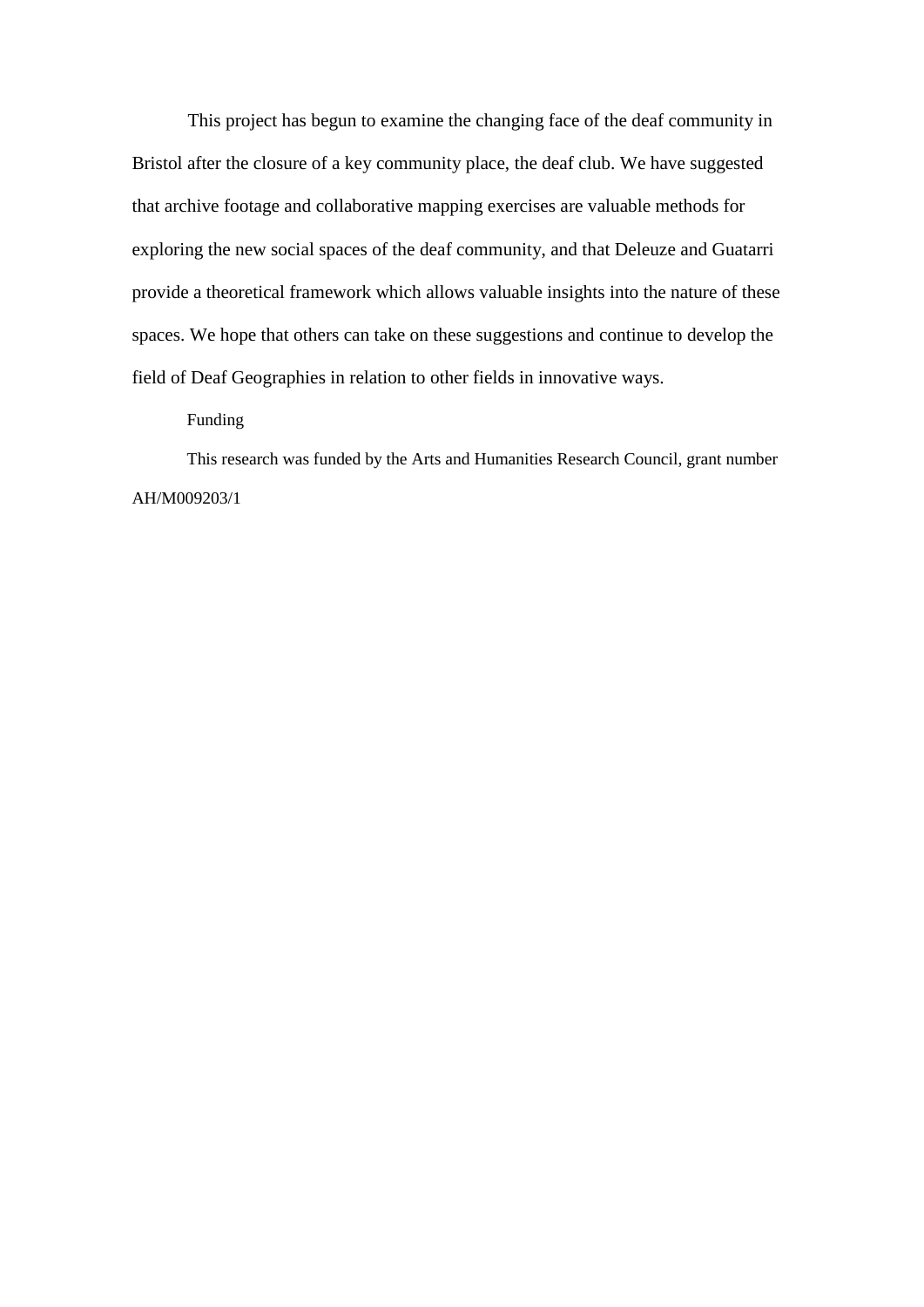#### **References**

- Agnew, J.A. (1987). *Place and Politics: the Geographical Mediation of State and Society*, London: Allen and Unwin.
- Anderson, J. (2015). *Understanding Cultural Geography: Places and Traces Second Edition*, London: Routledge.
- Bickers, R., Cole, T., Carstairs, J., Nourse, N., McLellan, J., Insole, P., Piccini, A., Miller, K., Skinner, R., Jones, M., Gulliver, M., Williams, J., Eisenstadt, N., Thomas, M., Anderson, C., and Warren, J. (2015). *Know Your Bristol On The Move*, Bristol: Centre for Public Engagement, University of Bristol.
- Bloom H, Marschark M, Vervloed MPJ, Knoors H (2014). Finding Friends Online: Online Activities by Deaf Students and Their Well-Being. *PLoS ONE* 9(2):e88351. doi:10.1371/journal.pone.0088351
- Bonnett, A. (2006). The Nostalgias of Situationist Subversion. *Theory, Culture and*
- *Society*, 23(5), 23-48. doi: 10.1177/0263276406067096
- Bonnett, A. (2009). 'Radicalism is Nostalgia', in J. Pugh (ed.) *What is Radical Politics Today?*, London: Palgrave Macmillan, pp. 179-87.
- Bonta, M. and Proveti, J. (2004). *Deleuze and Geophilosophy: a Guide and Glossary*, Edinburgh: Edinburgh University Press.
- Branson, J. and Miller, D. (2002). *Damned for their Difference: The Cultural Construction of Deaf People as Disabled*, Washington D.C.: Gallaudet University Press.
- Casey, E. S. (1998). *The Fate of Place: A Philosophical History*, Berkeley: University of California Press.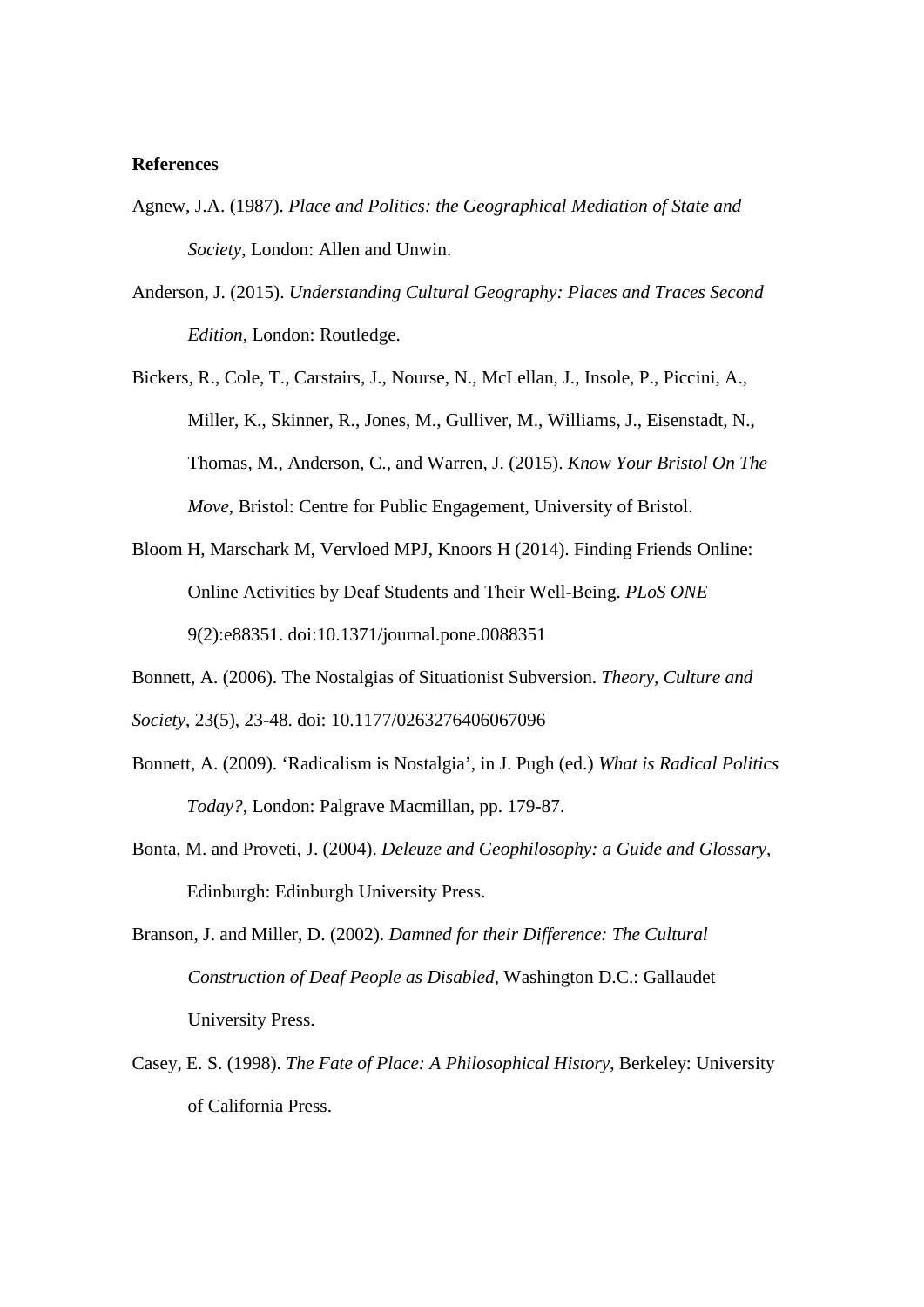Casey, E. S. (2001). Between Geography and Philosophy: What Does it Mean to be in the Place-World? *Annals of the Association of American Geographers,* 91(4), 683-93. doi: 10.1111/0004-5608.00266

- Deleuze, G. and Guattari, F. (2013 [1987]). *A Thousand Plateaus: Capitalism and Schizophrenia,* London: Bloomsbury Academic.
- Ellington, D. (2014), *Lost Community*. VS1 Productions. Viewable at http://vs1.org/ourfilms/lost-community/
- Foucault, M. (1984 [1967]). Of Other Spaces: Utopias and Heterotopias, *Architecture /Mouvement/Continuité,*5, pp. 46-9. Viewed at

<http://foucault.info/doc/documents/heterotopia/foucault-heterotopia-en-html> (last accessed 2.8.16)

- Gorodetsky, M. and Barak, J. (2016). Becoming Learners/Teachers in Nomadic Space. *Teachers and Teaching*, 22(1), 84-100. doi: 10.1080/13540602.2015.1023030
- Groux-Moreau, L. (2015, April). *Upstairs/Downstairs: a Deaf Church's Tale*. Paper presented at the American Association of Geographers Annual Meeting. Chicago, IL.
- Gulliver, M. and Kitzel, M. B. (2016). 'Geographies' in Gertz, G. and Boudreault, P. (eds) *The SAGE Deaf Studies Encyclopedia*. London: SAGE Publications p.p. 450-453.
- Hallam, J. and L. Roberts (2011). Mapping, Memory and the City: Archives, Databases and Film Historiography. *European Journal of Cultural Studies,* 14(3), 355-372. doi: 10.1177/1367549411399939
- Harold, G. (2013). Reconsidering Sound and the City: Asserting the Right to the Deaf Friendly City. *Environment and Planning D: Society and Space*, 31(5) 846-862. doi: 10.1068/d3310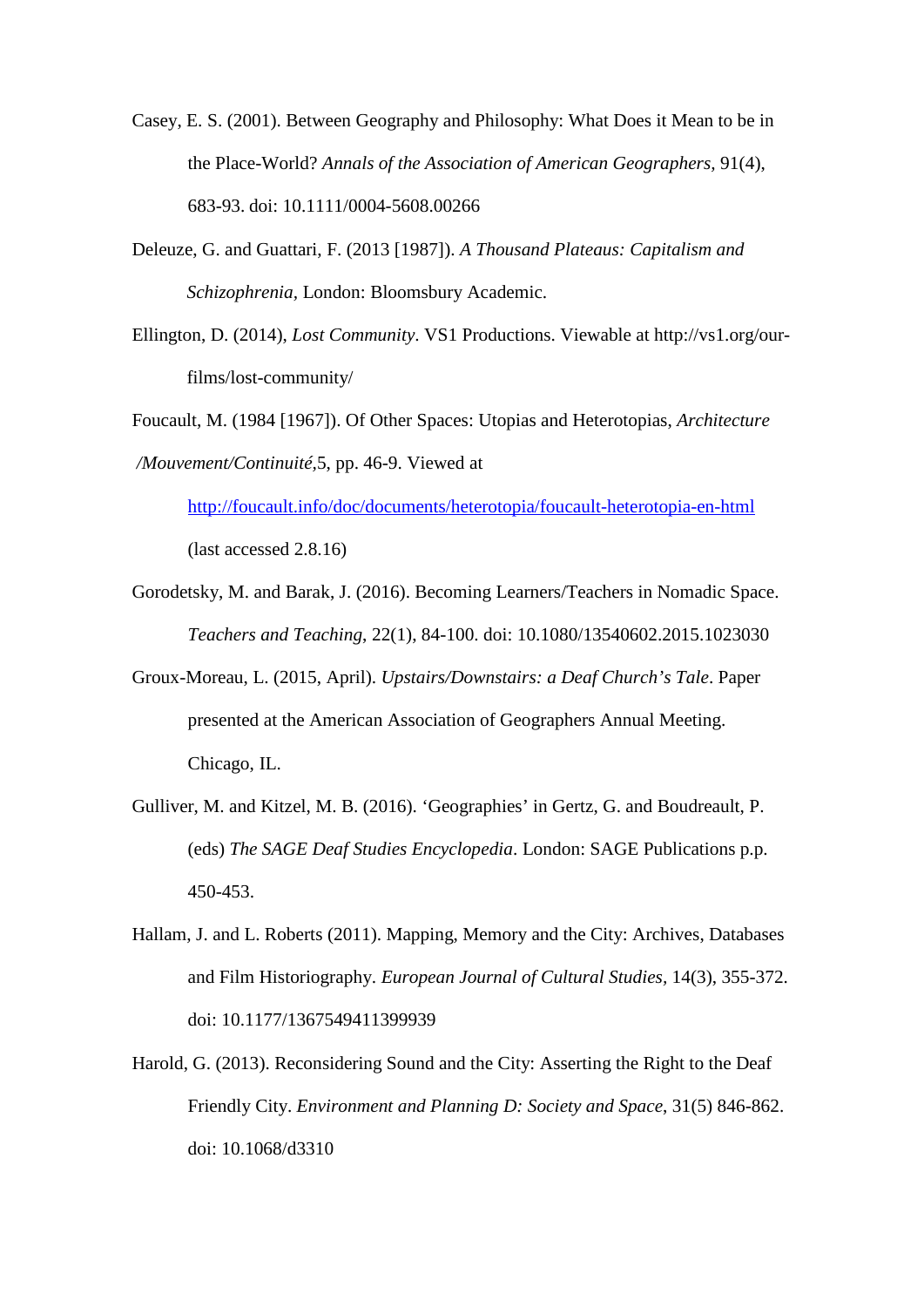- Heffer, S. (2016). Printed Maps? I'd be lost without them. *The Daily Telegraph*, 16 February.
- Hershon, D. (1991). *A History of 150 Years of Deaf Education in Bristol, 1841-1991*, Bristol: Deaf Studies Trust.

Holland, E.W. (2014). *Deleuze and Guattari's A Thousand Plateaus*, London: Bloomsbury Academic.

- Kusters, A. De Meulder, M. and O'Brien, D. (2017). *Innovations in Deaf Studies: The Role of Deaf Scholars*, Oxford: Oxford University Press.
- Jones, O. (2015). "Not Promising a Landfall…": An Autobiographical Account of Loss of Place, memory and Landscape. *Environmental Humanities*, 6, 1-27. doi: 10.1215/22011919-3615880
- Ladd, P. (2003). *Understanding Deaf Culture: In Search of Deafhood*, Clevedon: Multilingual Matters.

Lane, H. (1999). *The Mask of Benevolence*, San Diego: DawnSignPress.

- Lane, H, Hoffmeister, R. and Bahan, B. (1996). *A Journey into the Deaf-World,* San Diego: DawnSignPress.
- Lee, R. (2004). *A Beginner's Introduction to Deaf History*, Feltham: British Deaf History Society Publications.
- Lucas, C. and Schatz, S. (2003). Sociolinguistic dynamics in American Deaf communities: peer groups versus families. In L. Monaghan, C. Schmaling, K. Nakamura. and G. Turner (Eds) *Many ways to be Deaf: international variations in Deaf communities* p. 141-152. Washington D.C.: Gallaudet University Press.
- Maiorana-Basas, M. and C. M. Pagliaro (2014). Technology use Among Adults who are Deaf and Hard of Hearing: A National Survey. *Journal of Deaf Studies and Deaf Education,* March 24, doi: 10.1093/deafed/enu005.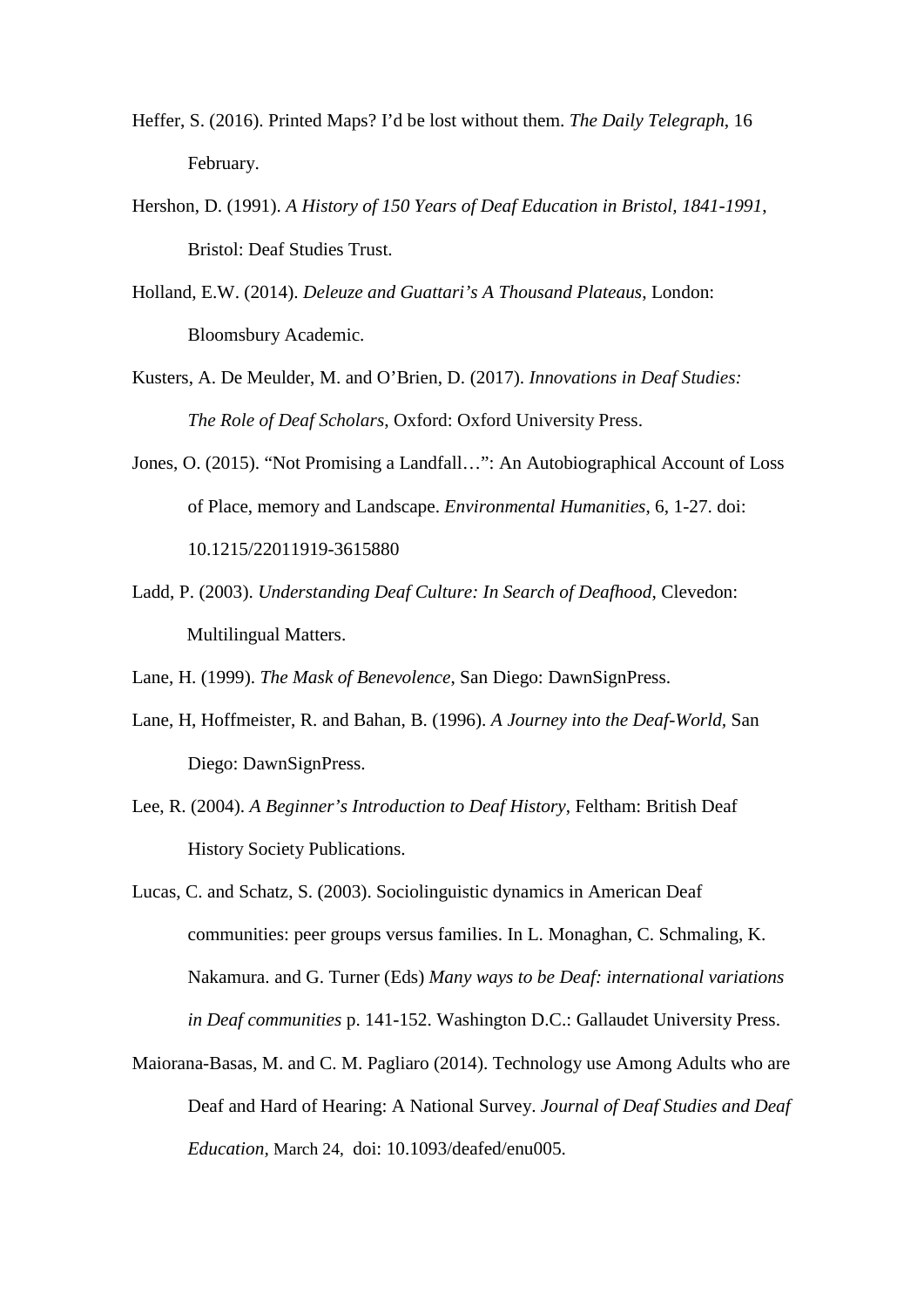- Mathews, E. (2007). Space and identity: using geographical theory in the interpretation of Deaf spaces. In: M. Kuntze, P. Graybill, S.K. Liddell, B.J. Bahan, and P. Durr, (Eds.), *Deaf studies today!: simply complex 2006 conference proceedings* pp.215-226. Orem, UT: Utah Valley University.
- Merrifield, A. (1993). Place and Space: A Lefebvrian Reconciliation. *Transactions of the Institute of British Geographers*, 18(4), 516-31. doi: 10.2307/622564
- Moulthrop, S. (1994). Rhizome and Resistance: Hypertext and the Dreams of a New Culture, in G. P. Landow (ed), *Hyper/Text/Theory*, Baltimore, Maryland: Johns Hopkins University Press, pp.299-322.
- Naumova, A. (2015). Touching the Past: Investigating Lived Experiences of Heritage in Living History Museums. *The International Journal of the Inclusive Museum*, 7 (3-4): 1-8. doi:10.18848/1835-2014/CGP/v07i3-4/44486.

Nichols, B. (2001). *Introduction to Documentary*, Bloomington: Indiana UP.

- Norris-Nicholson, H. (2007 November). Virtuous or virtual histories? Changing ways of working with archival film footage. Paper presented at Future Histories of the Moving Image, University of Sunderland.
- O'Brien, D. (2005). What's the Sign for "Pint"? An Investigation into the Validity of two Different Models to Describe Bristol's Current Deaf Pub Culture. Bristol: University of Bristol, unpublished MSc Thesis.
- Oring, E. (2006). Folk or Lore? The Stake in Dichotomies. *Journal of Folklore Research*, *43*(3), 205-218.
- Outhwaite, D. (1985). *A History of the Centre for the Deaf, Bristol, 1884–1984,* Bristol: Deaf Information Project.
- Padden, C. & Humphries, T. (1988). *Deaf in America: Voices from a Culture*, Cambridge: Harvard University Press.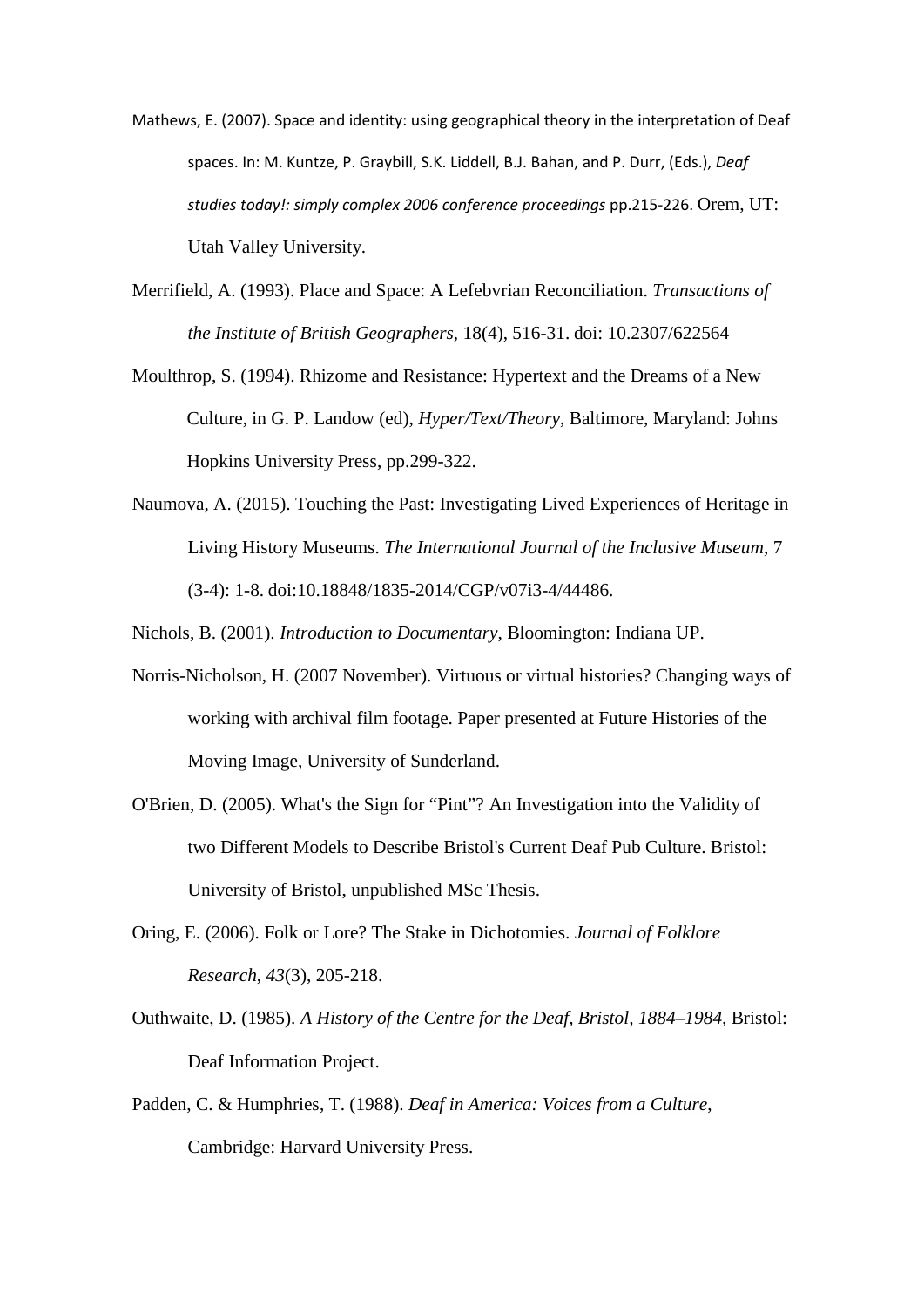- Renov, M. (1986). Re-thinking Documentary: Toward a Taxonomy of Mediation. *Wide Angle,* 8(3-4), 71-7.
- Roberts, L (2012). *Film, Mobility and Urban Space: A Cinematic Geography of Liverpool*, Liverpool: Liverpool UP.
- Roets, G. and D. Goodley (2008). Disability, Citizenship and Uncivilized Society: The Smooth and Nomadic Qualities of Self-Advocacy. *Disability Studies Quarterly* 28(4), pp: n.p. Retrieved from http://dsq-sds.org/article/view/131/131
- Stead, L. (2013). 'Introduction', in C. Smith and L. Stead (eds), *The Boundaries of the Literary Archive: Reclamation and Representation*, Farnham: Ashgate, pp. 1-14.
- St. Pierre, E. A. (1997). Nomadic Inquiry in the Smooth Spaces of the Field. *QSE: International Journal of Qualitative Studies in Education*, 10(3) 365-384. Retrieved from http://dx.doi.org/10.1080/095183997237179
- Sturken, M. (2008). Memory, Consumerism and Media: Reflections on the Emergence of the Field. *Memory Studies*, 1(1), 73-8. doi:10.1177/1750698007083890
- Swender, R. (2009). Claiming the Found: Archive Footage and Documentary Practice. *The Velvet Light Trap,* 64, pp. 2-10.
- Swinbourne, C. (2011). Bristol's deaf community feel under siege. *The Guardian,* 15 September <https://www.theguardian.com/commentisfree/2011/sep/15/bristoldeaf-centre-funding-cuts> (last accessed 30 July 2016).
- Thrift, N. (2009). 'Space: The Fundamental Stuff of human Geography' in Clifford, N.J., Holloway, S.L., Rice, S.P. and Valentine, G. (eds), *Key Concepts in Geography* p.85-96. London: SAGE Publications Ltd.
- Tuan, Y. (1977). *Space and Place: The Perspective of Experience*, Minneapolis, University of Minnesota Press.
- Vansina, J. M. (1985). *Oral Tradition as History*, London: James Currey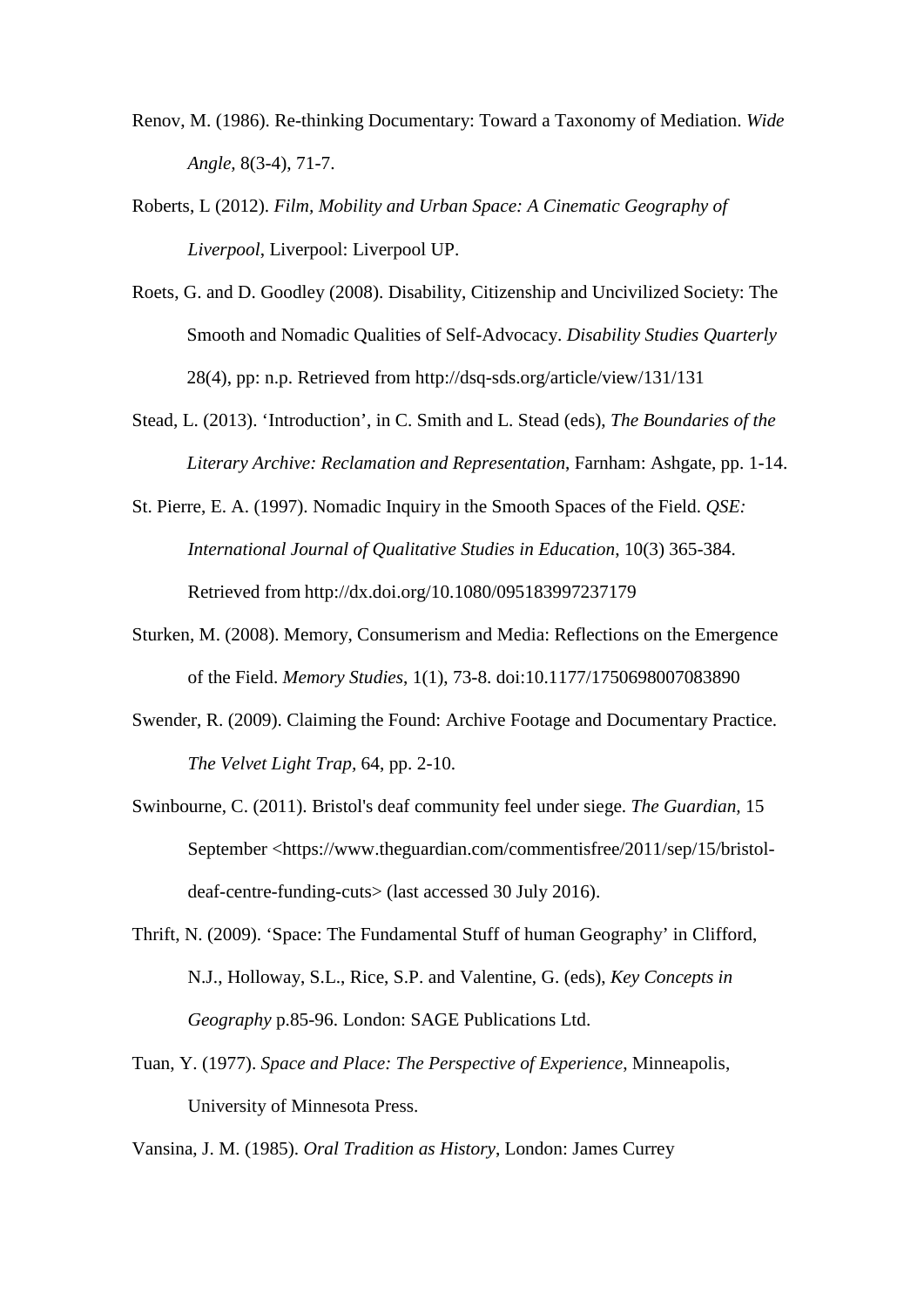- Withers, C. W. J. (2009). Place and the "Spatial Turn" in Geography and in History. *Journal of the History of Ideas,* 70(4), 637-58.
- Wood, D. (2012).<sup>xv[i](#page-38-13)ii</sup> 'The Anthropology of Cartography' in L. Roberts (ed) *Mapping Cultures: Place, Practice, Performance* p.280-303. Basingstoke: Palgrave Macmillan.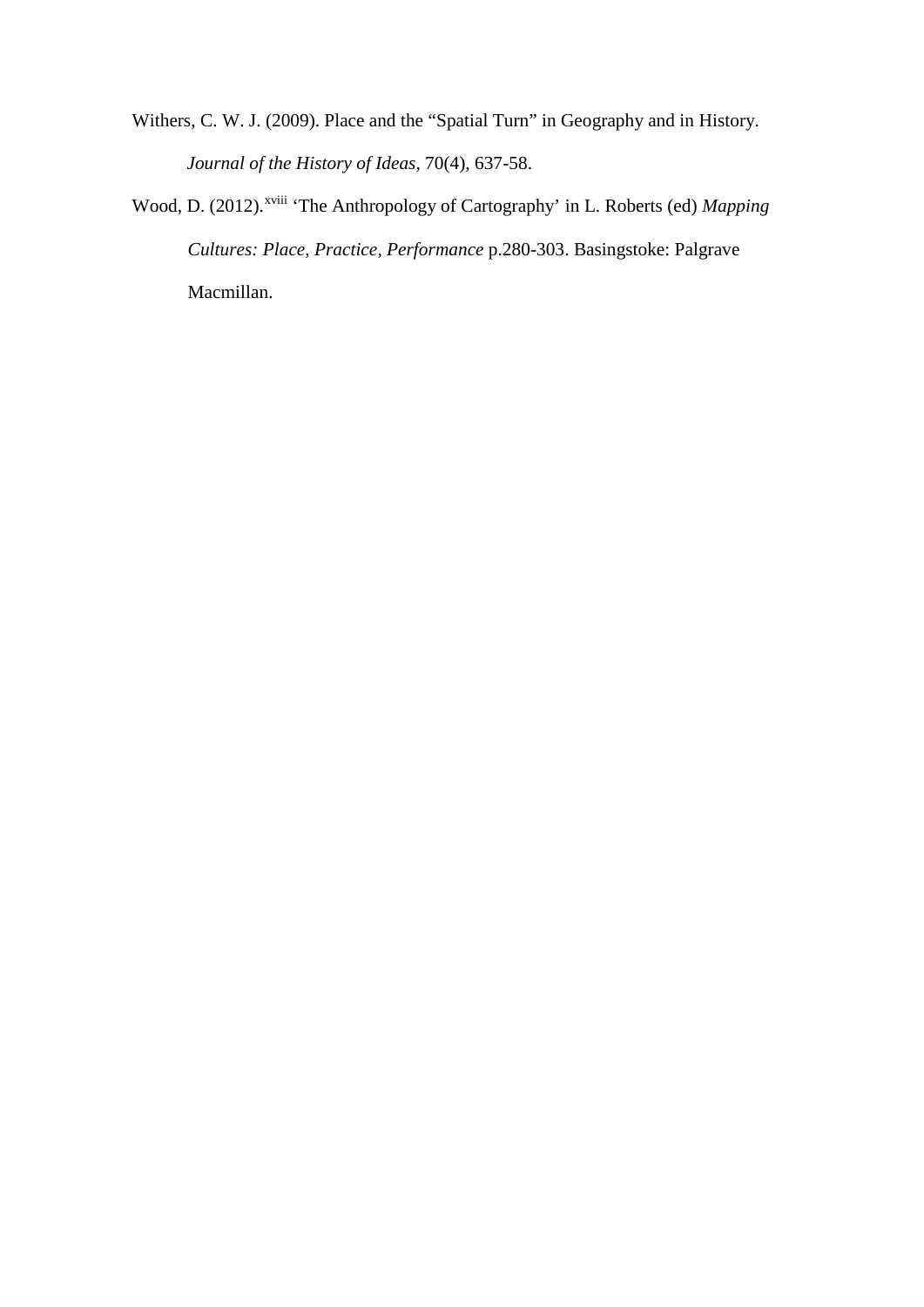<span id="page-37-0"></span><sup>i</sup> We use the uncapitalised deaf in this article rather than the capitalised Deaf for several reasons. One of which is that the d/D distinction (in which the lower-case deaf is used to refer to auditory deafness, and the upper case Deaf to refer to a socio-cultural-linguistic identity) is a relatively recent phenomena, and as a historically located term, it feels slightly incongruous to use it when writing about the past. Another is that the d/D distinction is becoming increasingly problematized due to the changing nature of the deaf community (see Kusters, De Meulder and O'Brien, 2017 for more discussion on this) and can be seen as unnecessarily divisive. 'The deaf community' can also be seen as a problematic term, suggesting a homogenous, monolithic population. However, we use it in this article to refer to signing deaf people who self-identify with some level of involvement with other signing deaf people, with full awareness and recognition of the heterogeneity of a community which is united by a common physical location.

<span id="page-37-2"></span><sup>iii</sup> Research has begun at the University of Bristol, led by Mike Gulliver, on transcribing the details of Bristol's deaf community as recorded in the British Census returns.

<span id="page-37-3"></span> $\frac{1}{10}$  See Lee 2004.

 $\overline{a}$ 

- $X$  BRO BP 44/42g; BP 45/42d and BP 10/49c.
- <sup>xi</sup> Comparisons can be drawn here with other work being conducted in the University of Bristol (Scripture, Dissent, Deaf Space) focusing on the first purpose-built church for deaf people to worship in sign language, again a place-bound archival project (Groux-Moreau 2015).

<span id="page-37-1"></span>ii See Ladd 2003 for further detail on this.

<sup>v</sup> Bristol Record Office: BRO 40861.

vi BRO 21131/SC/Instit/A/1.

vii BRO 21131/SC/KDI/.

viii BRO 21131/SC/KDI/Co/1/1.

ix BRO 36771/90.